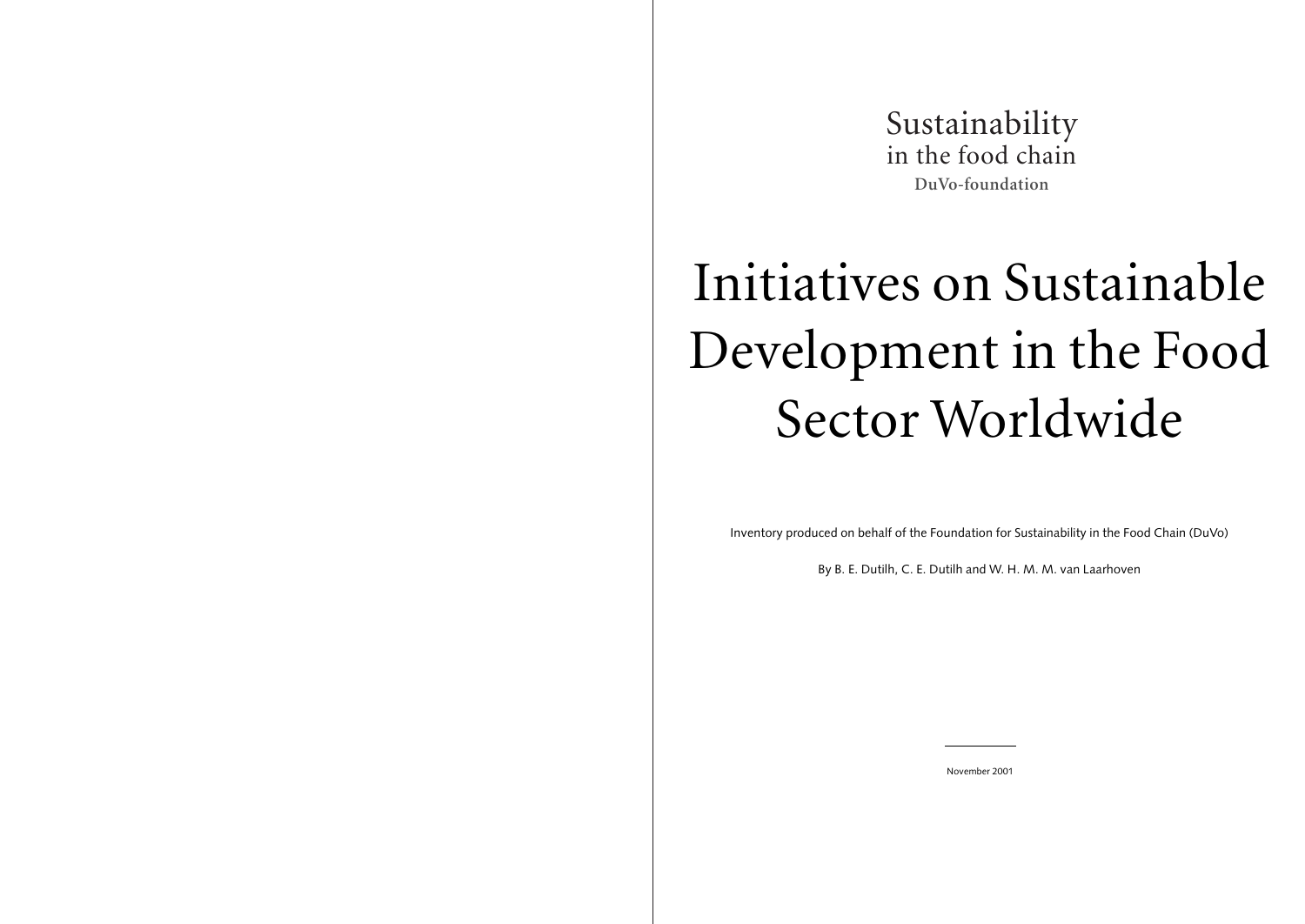# **INTRODUCTION**

In 1995 fifteen companies, active in the food chain in The Netherlands have initiated the Foundation for a Sustainable Food Chain (*DuVo*). The first projects carried out by DuVo were related to the identification of major environmental impacts in the food chain. Subsequently the focus changed to the identification of options for improvement along the production chain and to the development of an infrastructure, which could contain and provide such information. In , DuVo has formulated a new strategy, which is composed of the following elements:

- –– A dialogue with relevant stakeholders, aimed at establishing a common definition for the concept "sustainable food chain". In that process, measurable criteria can be developed to manage and monitor an improvement process;
- –– Development of knowledge, aimed at providing factual information which can improve the content of the dialogue;
- –– Open exchange of knowledge to enable as many parties as possible to share the insights which have been acquired.

DuVo organises an annual Dialogue Meeting sine 1999, bringing together a broad range of stakeholders to inspire one another and exchange ideas. Also since 1999, it issues a booklet reporting on its activities every year: "Sustainability in the Food Chain" (1999),"Beginning of a Dialogue" (2000), and "Sustainability in Perspective" (2001). Of all the booklets, an English translation of the summary has been made. DuVo realised that their initiatives might inspire others, and thus hope to inform a wider international audience about their activities. For the same reason, DuVo decided to investigate whether similar initiatives exist elsewhere in the world. This report is the outcome of that investigation.

# THE APPROACH

For this survey a screening has been carried out to identify international initiatives that focus on sustainable development<sup>1</sup> in the food chain. The search started with the personal networks of the authors as well as with an extensive search on the Internet. Subsequently, several key players were contacted with a first outline, asking them for their comments and further suggestions.

Various types of initiatives were included, e.g. government funded promotion programs, or undertakings by research institutes, nogs or companies. For each project a brief summary is provided in the appendix. In this article some general features will be described.

## PROJECTS IDENTIFIED AND GEOGRAPHICAL SCOPE

In general, there was a problem on which projects to include, and which not to include, because sustainable development is a widely applied term. The most important element for including a project in this survey was the participation of one or more parties in the food chain, though some exceptions were included for comparison (e.g. *Gossypium*, *RCP*). About half the projects identified were initiated by a government, initiators for the other projects include companies, s and research institutions. Because of our selection criteria, many programs, which are purely government- or science-driven, will not be dealt with. These programs include large organisations like FAO, CSD and OESO.

Most initiatives that were found are initiated in Western countries (Europe and North America). The geographical areas at which a project is aiming, however, may have one of several scopes: a global, a European or a national scope. In the following paragraphs the projects in these three categories will be described, where specific projects are printed in *italic* case. Detailed information on the projects can be found in the appendix.

<sup>1</sup> The concept of sustainable development originates in its current form from the Brundtland Report "Our common future", which was published in 1987. In that report the concept was introduced as *"the way of behaviour which would ensure that humanity meets its needs in the present without compromising the ability of future generations to meet their own needs".* Right from the start, three dimensions were included: social justice, real economic growth and ecological balance.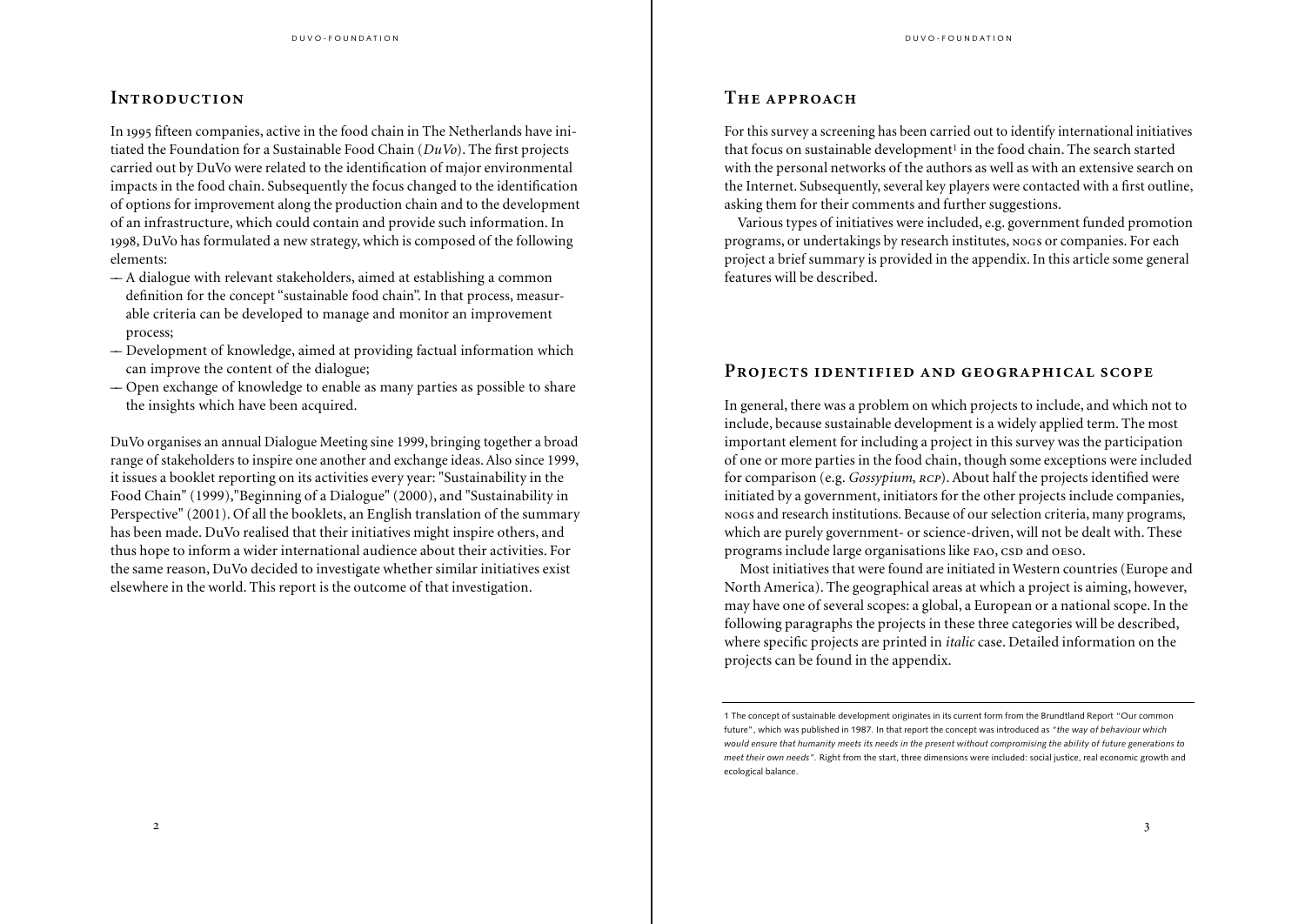#### GLOBAL INITIATIVES

Global initiatives are either undertaken by  $N$  s or by (groups of) multinationals. As no government has direct interests on a global scale, they do not go further than to support international foundations or other projects with a worldwide scope.

Initiatives that pursue a fair world operate on a global scale and focus mainly on developing countries (e.g. CIAT, FLO, IIED, IISD, TNS). They are not necessarily restricted to the food chain. The money for this work does not come from industry but from international foundations and governmental funding. *FLO* receives its income from the marketing of their own range of Fairtrade labelled products. Some bodies composed of (multinational) corporations (e.g.  $svn$ ,  $wBCSD$ ), are aiming at a sustainable world through responsible business. These bodies encourage their members to set a good example. They also initiate or participate in experiments to improve sustainable development by conscientious business. One of those initiatives is the GRI, which aims at the development and dissemination of globally applicable sustainability reporting guidelines.

wwe has taken various initiatives with global enterprises to set up projects to support sustainable development (e.g. Forest Stewardship Council, Msc).

### EUROPEAN INITIATIVES

In Europe, an initiative may come from the European Commission  $(EC)$ , such as the *European Consultative Forum on the Environment and Sustainable Development.* This forum advises the EC on environmental matters, and consists of all parties that may be affected when decisions are made.

Many initiatives in Europe focus on the safety of food. This has largely been stimulated by the many recent accidents in the food sector and the drop in confidence of the consumers in the food industry. Specific parties in the food chain join on a European level, like *Eurep GAP*, where a group of major European retailers has gathered to raise the standards for the production and safety of food. Another example, but from the beginning of the food production chain, is *EISA*, which is composed of national initiatives from six countries (FARRE, FILL, FNL, *L'Agricoltura Che Vogliamo, LEAF, Odling i Balans*) and mainly focuses on promoting Integrated Farm Management (IFM) in their home country and on increasing the public awareness of its benefits.

The *NordFood* project on cleaner production, which ended in 1997, was an initiative of 22 Nordic companies investigating and implementing several options for cleaner production in the participating companies.

The last category of initiatives is that taken by research institutes. The SAFE *Consortium* for example, is an initiative taken by several independent research institutes trying to become a self-supporting consultative body on food safety.

#### NATIONAL INITIATIVES

National initiatives on sustainable food have been initiated by companies, governments, or research institutions. Usually, an important goal is to promote or carry out research on the environmental impact of products or production processes and to identify potential improvements. This work is sometimes initiated by the companies involved (e.g. *DuVo*). Sometimes the initiative is taken by a research institution trying to generate (methodological) consensus and provide a place where such research can be carried out (*Food 21*, *IPG I*, *LCA*, *Norms for Food Products*).

Collecting results and organising these in a clear and accessible database is also a focus point frequently found in national initiatives (*APUG*, *finnish Food Production Chain Involved in LCA Data Production, IPU, IPG I, LCA, Norms for Food Products, SAN*).

Furthermore, many initiatives try to provide a discussion platform for interest groups to exchange ideas and opinions (e.g. *DuVo*, *FARRE*, *FILL*, *FNL*, *Forum for the Future*, *IISD*, *SAN*, *TNS*). Some groups advise government and other decisionmakers, either after consultation or voluntarily (e.g. *European Consultative Forum on the Environment and Sustainable Development*, *Forum for the Future*, *IERE, SAFE Consortium, TNS, WBCSD).* 

Only a few initiatives investigate the whole food chain and the role of the different parties therein (*DuVo*, *Sustainable Production and Consumption Patterns*).

A range of national initiatives concentrates on promoting the use of integrated farming among farmers and its appreciation among the public (e.g. *CUL*, *Healthy Futures for Ontario Agriculture, OFEC*). Some of these have joined on a European level in *EISA FARRE, FILL, FNL, L'Agricoltura Che Vogliamo, LEAF, Odling i Balans*).

In the usa there are various organisations initiated by the government, which provide grants for research in the area of sustainable agriculture (e.g.  $SAN, SARE$ ).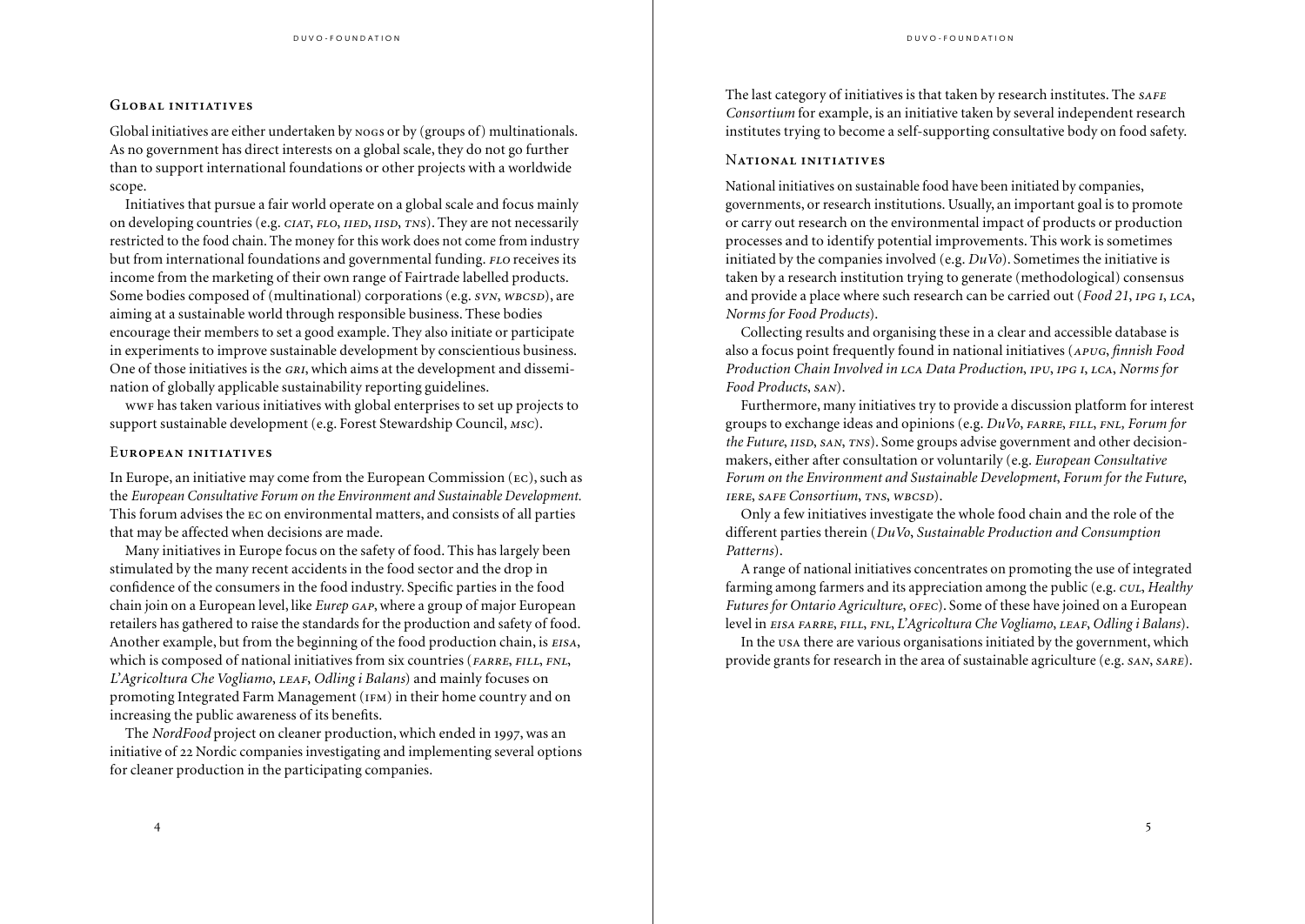# **MOTIVATIONS AND OBJECTIVES**

The motives for initiating projects in sustainable development can be diverse, and are often hard to trace. The types of projects that were found in this inventory suggest three main motivations:

- –– Producers participate in projects because they take up their social or ecological responsibility, either in response to public or political pressure, or anticipating this and being pro-active (about 40% of the projects found);
- Governments or nogs stimulate producers to take their responsibility (about 30% of the projects found);
- –– Governments stimulate the agricultural sector to develop a competitive advantage in order to protect domestic employment and economy (about 20% of the projects found);

In some cases, projects have been initiated by  $Nogs$  (e.g.  $CIAT$ ,  $FLO$ ) or by research institutes trying to interest industry or governments to finance specific studies (e.g. *Consortium*).

A large portion of all projects (40%) is primarily related to the agricultural sector. The objectives are to stimulate organic agriculture or integrated farming, by conducting background research and collecting and disseminating information. These projects are promoted either by governments, with the objective to stimulate the local economy or to reduce environmental pressure (e.g. *Healthy Futures for Ontario Agriculture, OFEC*), or by industry or farmers associations (e.g. *EISA* and its participants in Europe), who endeavour to increase the confidence of the public in the agricultural products (about half of these initiatives).

Improvement of the production process is another major objective found in this screening (about 40% of the initiatives found). In agriculture as well as in the industrial sector research projects have been initiated to find ways to produce more, healthier and more competitive products. In many cases these projects were stimulated by governments (about three quarters of these initiatives), in order to support their national economy or employment as well as the environment. Sometimes industry or farmers have taken the initiative (one quarter of these projects), in order to reduce their impact on the environment and to support sustainable development (e.g. *NordFood, RCP*).

In most cases the government supports universities and industries either directly or through specific programmes (e.g. *Food 21*, *HED*, *LCA*, *Norms for Food Products*, , , *Sustainable Production and Consumption Patterns*).

Social justice and fair economic growth are two of the dimensions of sustainable development which are often addressed in combination (10% of the initiatives

 $\sim$  6

found). Initiators (mainly nogs) focus on third world countries or countries that supply raw materials for Western industries. An important objective is a better rewarding system for the agricultural labourers, and a better education in order to teach them how to do business with Western industries (e.g. CIAT, FLO, MSSRF). Industrial initiatives in this area are scarce (e.g. *FLO*, *Gossypium*).

Restoring the public confidence in food is an important issue, especially in view of the large number of recent problems in this area. Food safety is a goal pursued by all parties involved in the food chain, with governments (through funding of national initiatives) and retailers leading the way (e.g. *Eurep GAP*), and independent research institutes picking up the thread as well (e.g. *SAFE Consortium*).

Finally, many projects pursue integrated goals, which are best summarised in the term "sustainable development" ( $25\%$  of the initiatives found). For some initiatives the scope of interest was very wide, in which case they were also included in this category (e.g. *DuVo*, *Forum for the Future*, *GRI*, *Sustainable Production and Consumption Patterns*, TNS, WBCSD).

Though many of the food related initiatives mainly focus on the primary sector without considering other links in the food chain, there are exceptions. Notable in this respect is Gossypium, which is not active in the food sector, but considers the cotton chain from its production all the way to the sale of clothing. Of central interest are the primary culture of cotton and the position of the planters, which is supported by the marketing of the end products. The Fairtrade Labelling Organizations International ( $FLO$ ), which offer a selection of food products on the Western market, are an initiative similar in the sense that they consider the entire chain, but here the focus is on the social and economical dimensions of sustainability whereas Gossypium also considers the environmental dimension.

# **HOW DO PROJECTS OPERATE**

In general, most projects focus on two different approaches to reach their objectives, viz. research and communication.

#### **RESEARCH**

Most scientific investigations are conducted by research institutes or universities, with involvement from industry or the primary sector. While universities concentrate on basic research (e.g. *cut, Norms for Food Products*), industry is conducting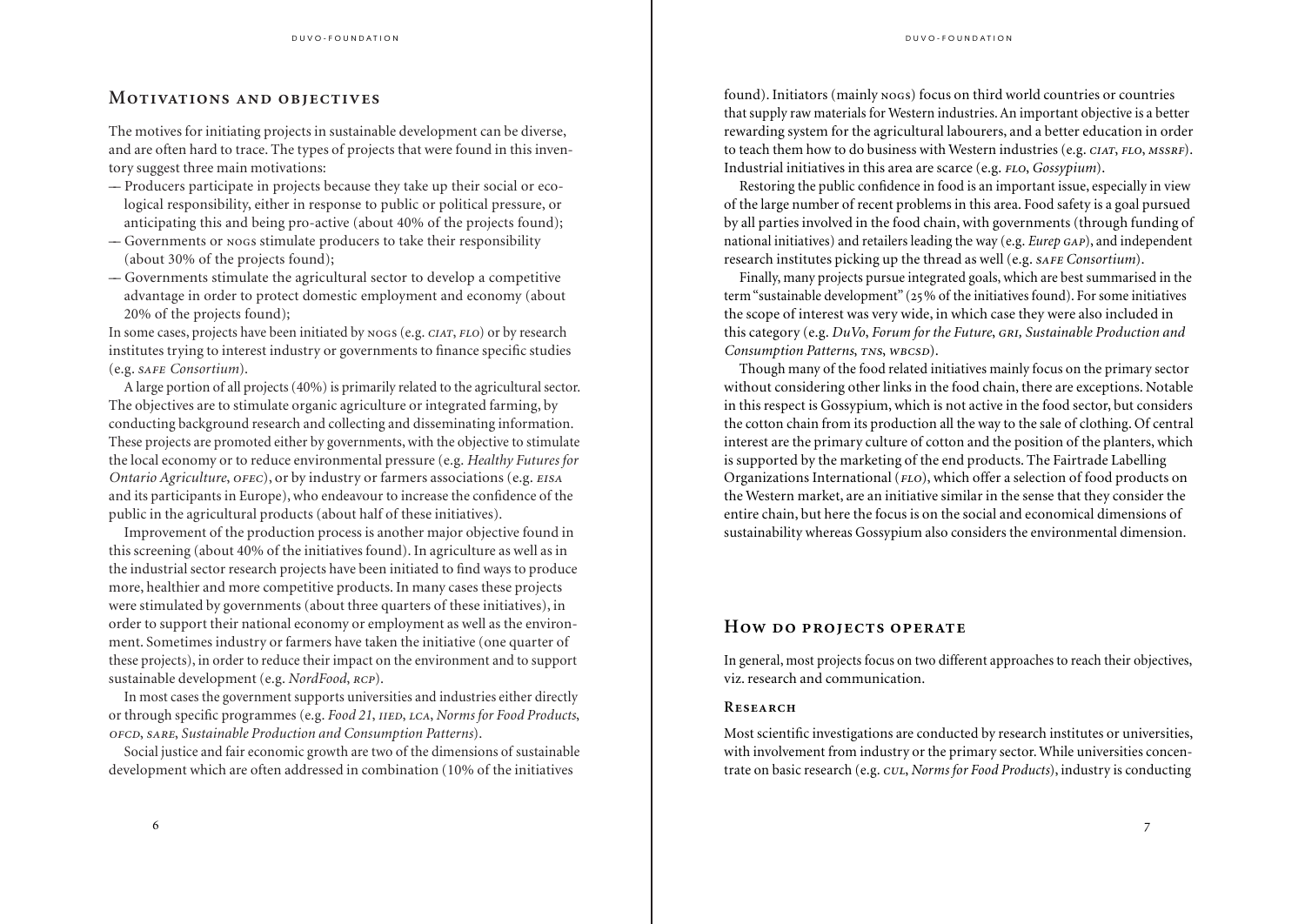Life Cycle Assessments  $(L\text{cas})$  or investigating ways to decrease their ecological footprint (e.g. *LCA*, *NordFood*). Initiatives in the area of organic agriculture are usually carried out in co-operation with farmers (e.g. EISA and participants, *Farm\*A\*Syst*).

While some institutions conduct research by investigating production techniques or carrying out LCAS, others bring together research data and make this better accessible (e.g. , *Norms for Food Products*). This is done by gathering the information into a database, which is sometimes publicly accessible (e.g. *IPG I, Norms for Food Products, SAN*) and sometimes only meant for the initiators themselves.

# **COMMUNICATION**

Three aspects of communication can be distinguished: internal communication, communication with fellow organisations and stakeholders, and communication with other parties such as the public or government.

Most initiatives communicate via the Internet (about 90% of the initiatives have a web site), and many of them also have their own news letters (at least 20% of the initiatives found). On most web sites results of specific research and events is freely available to interested outsiders. In agriculture, where the Internetpenetration is lower, a large part of the communication occurs via printed publications (e.g. *EISA, FNL, L'Agricoltura Che Vogliamo, LEAF*).

Apart from limiting their communication to the participants or members of the initiative, some projects seek possibilities to communicate with a broad range of stakeholders to extend the basis of their dialogue.

Informing and educating the public is an important method applied by almost all projects screened. Many of the products mentioned in the following paragraph are part of this approach. Some initiatives go further and formulate guide lines or provide advice for authorities or other decision-makers (e.g. *European Consultative Forum on the Environment and Sustainable Development*, *Forum for the Future, LERE, SAFE Consortium, TNS, WBCSD).* 

# PRODUCTS

The products which result from an initiative are most often publications of some sort, and include: reports of workshops, scientific reports, newsletters, notices of advice issued to influence or inform decision-makers, press-releases, information leaflets for the public, position statements, etc.

A few initiatives (e.g.  $FLO$ ,  $LEAF$ ,  $MCS$ ) have introduced (or will introduce) a label for products which have been produced according to specific standards. Most

environmental or sustainable labelling concepts however have been initiated by various governments, hoping to stimulate a different purchasing behaviour2. has published a codex, which is a management tool to help farmers identify areas for improvement. Several of EISA's participants have demonstration farms propagating the concept of Integrated Farm Management (IFM) to farmers as well as interested outsiders.

Some industrial initiatives also aim at supporting improvements in the production process (e.g. *DuVo*, *NordFood*). In some cases, the products of a research program lead to direct improvements in the production process. In other cases it results in workshops for members of the initiative or for a broader audience.

# **FINANCING**

Most initiatives have a non-profit policy or are funded by some financing program. Parties which benefit from the outcome of the efforts (e.g. companies) are usually funding at least part of the research costs. Money sources are thus governments, companies or institutes, and occasionally private foundations. Some research institutes earn their money by conducting sponsored research, acting as independent experts on behalf of companies, government or other parties (e.g. *SAFE Consortium*).

Some initiatives only require a modest budget, since their main objective is to improve business awareness and to enhance the involvement of participating companies in sustainable enterprise (e.g. *DuVo*, *svN*, *wBCSD*). On the other hand, some extensive research programs which require a large amount of funding (e.g. Food 21, NordFood) are co-funded by industry and government. Another group of extensive research projects is being paid by government funding only, either directly or through some body that decides where the money is best spent such as a university or grant agency (e.g.  $s_{AN}$ ,  $s_{ARE}$ ).

<sup>2</sup> For an inventory of labelling initiatives, we refer to the report "'Consumentenzorgen' in Nederland", KPMG Ethics & Integrity Consulting, Amstelveen, 2000.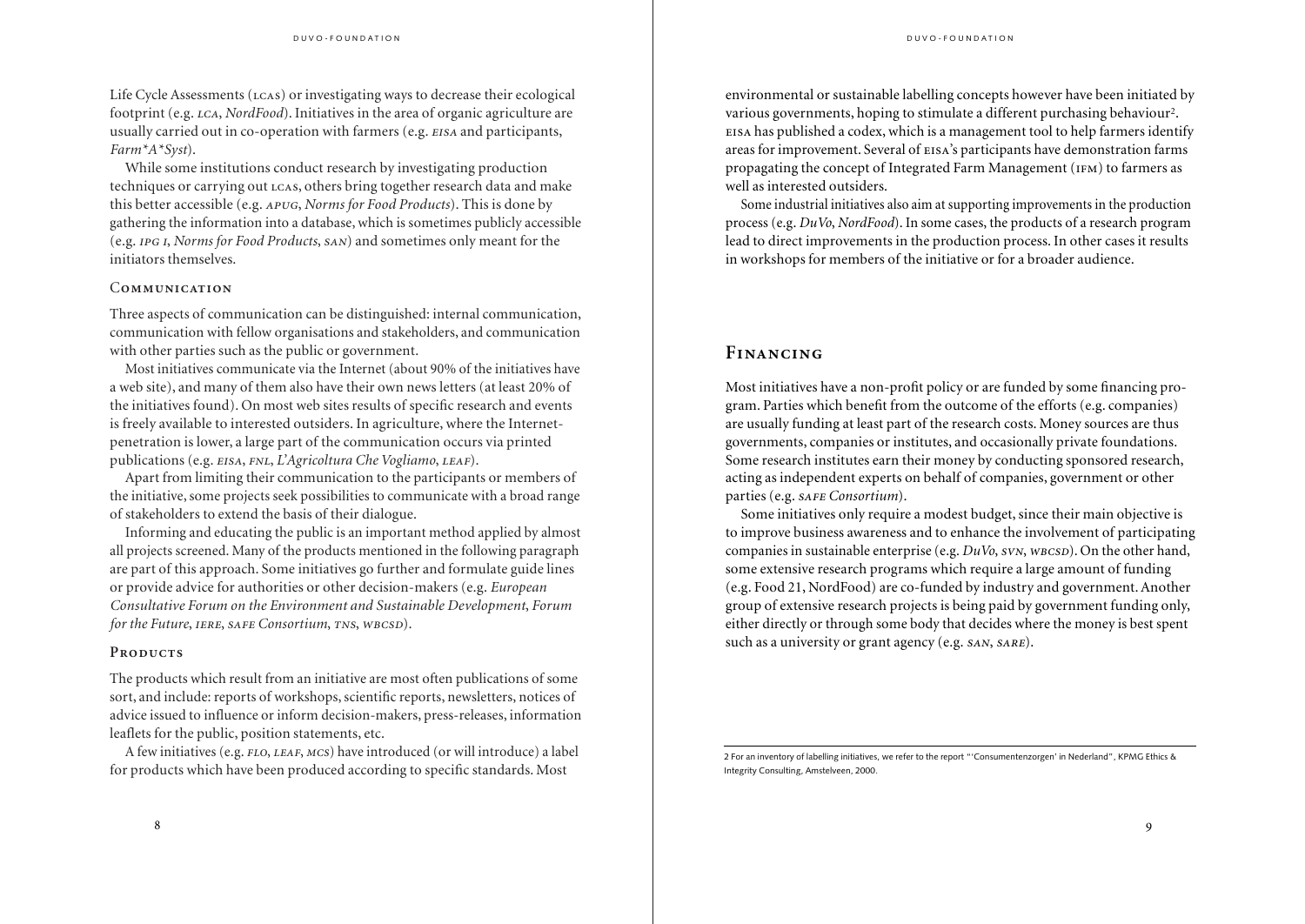# **SUMMARY AND CONCLUSIONS**

Initiatives included in this report probably only represent a fraction of the total number of projects regarding sustainability in food supply initiated worldwide. Many Western universities, governments and large industries have their own departments addressing one or more of the dimensions of sustainable development.

Most initiatives are nationally oriented, and focus on sustainable development in a home country or region (e.g. Europe, Scandinavia). Most of the (few) initiatives that were found to have a global scope are focussing on the situation in developing countries, and are not restricted to the food sector.

As the agricultural sector is the prime party addressed in the debate on food safety, a large part of the initiatives identified focus on agriculture-related topics, like stimulating organic farming or enhancing the public trust in agricultural products. The reason for this involvement is mainly economic (governments stimulating niche products, industry gaining public confidence), the ecological dimension of sustainable development coming in second place. Methods applied to reach these objectives are encouraging arrangements that enhance sustainable development, scientific research, and communicating the results of such research to the public, the media and the government, through a variety of publications and events.

The rest of the food production chain also receives attention, generally with a stronger focus on ecology. Research like performing LCAS and analysing improvement of the production pathway in terms of environmental impact is the main tool used for this. For industries, implementation of improvement options and communication with the public and the authorities is the main factor.

This study has provided DuVo with a useful insight in the involvement of industry in projects regarding sustaibility in the food chain elsewhere in the world. Various potentially interesting projects have been identified, and the report may serve as a tool to interest others in the work DuVo is doing.

# **A**

In this section a brief summary is given for most of the initiatives found. Where possible, we have included the following features:

| <b>REGION</b> |                                                                                         |
|---------------|-----------------------------------------------------------------------------------------|
|               | INDEX-NUMBER PROJECT NAME (ABBREVIATION)                                                |
|               | Possible additional information                                                         |
|               | contact The Internet address • The project leader or main contact person (email         |
|               | address)                                                                                |
|               | participants The interest groups that participate in the project                        |
|               | funding $\bullet$ The size of the budget                                                |
|               | • The source of the budget                                                              |
|               | • Information about the funding of the initiative                                       |
|               | <i>initiative</i> The type of initiator and the starting date (and where applicable the |
|               | ending date)                                                                            |
|               | goal, method <b>g</b> Examples of goals of the initiative                               |
|               | <b>m</b> Examples of methods used to achieve the goals                                  |
|               | <i>products</i> • Examples of products of the organisation                              |

The projects are arranged according to their geographical reach, as that seems to be a simple distinction. Three categories are discerned: initiatives with a global scope (A1), a European scope (A2) and a national scope (A3). An alphabetical index of all initiatives is included first.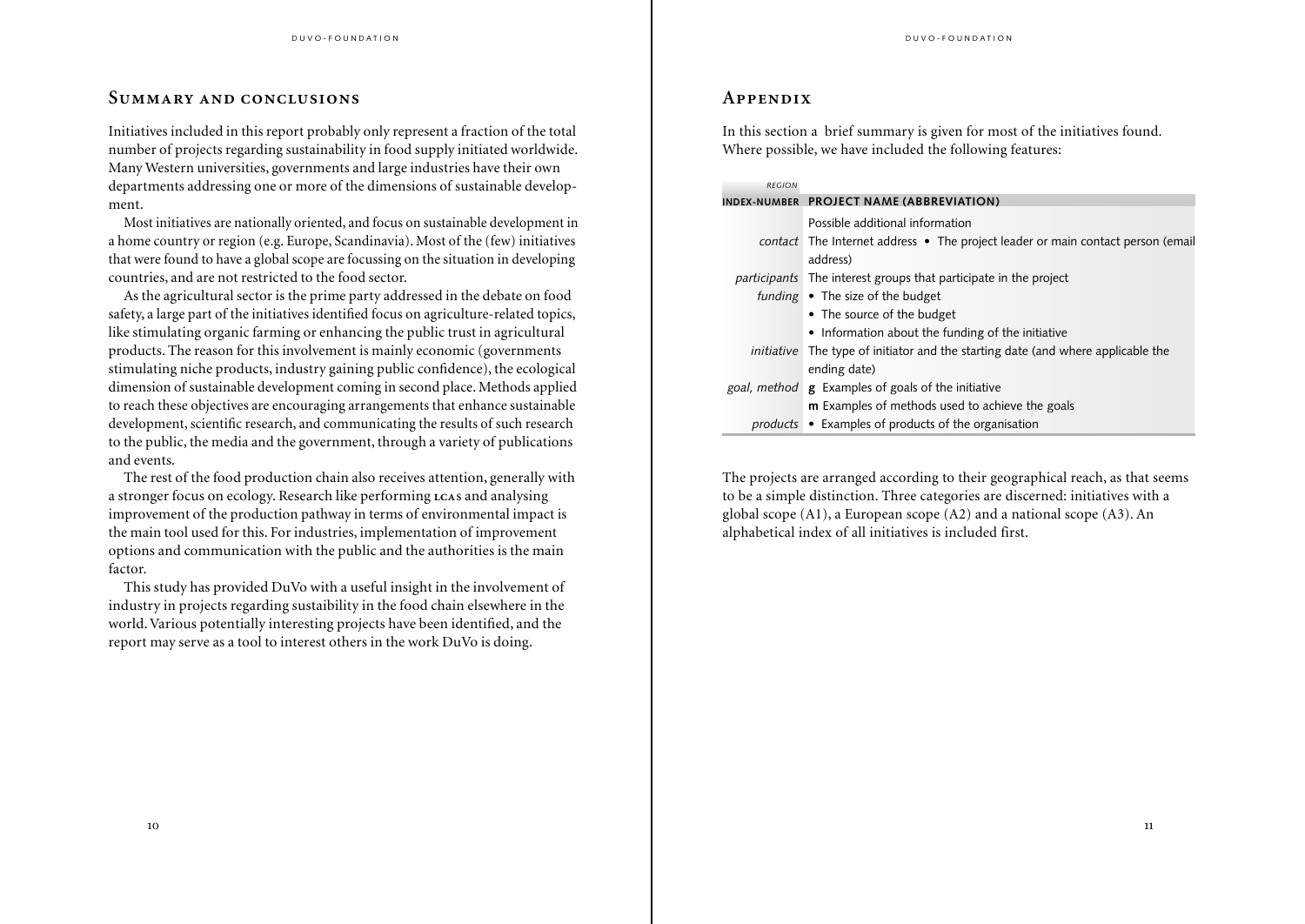# **ALPHABETICAL INDEX OF INITIATIVES**

| APUG (Action-Plan Environment and Health)                                     | National initiatives, Switzerland     | 3.17 |
|-------------------------------------------------------------------------------|---------------------------------------|------|
| CIAT (International Center for Tropical Agriculture) Global initiatives       |                                       | 1.4  |
| CUL (Centre for sustainable agriculture)                                      | National initiatives, Sweden          | 3.14 |
| DuVo (Foundation for a Sustainable Food Chain)                                | National initiatives, The Netherlands | 3.13 |
| EISA (European Initiative for Sustainable<br>Development in Agriculture)      | European initiatives                  | 2.3  |
| Eurep GAP                                                                     | European initiatives                  | 2.1  |
| European Consultative Forum on the<br>Environment and Sustainable Development | European initiatives                  | 2.2  |
| Farm*A*Syst                                                                   | National initiatives, USA             | 3.21 |
| FARRE (Forum for Environment-Friendly<br>Integrated Farming)                  | National initiatives, France          | 3.7  |
| <b>FILL</b>                                                                   | National initiatives, Luxembourg      | 3.12 |
| Finnish Food Production Chain Involved in<br><b>LCA Data Production</b>       | National initiatives, finland         | 3.6  |
| FLO (Fairtrade Labelling Organizations<br>International)                      | Global initiatives                    | 1.1  |
| FNL (Organisation for the Promotion of<br>Sustainable Agriculture)            | National initiatives, Germany         | 3.8  |
| Food 21                                                                       | National initiatives, Sweden          | 3.15 |
| Forum for the Future                                                          | Global initiatives                    | 3.19 |
| Gossypium                                                                     | Global initiatives, Cotton            | 1.3  |
| GRI (Global Reporting Initiative)                                             | Global initiatives                    | 1.2  |
| Healthy Futures for Ontario Agriculture                                       | National initiatives, Canada          | 3.3  |
| IERE (Institute for Environmental Research<br>and Education)                  | National initiatives, USA             | 3.21 |

| IIED (International Institute for Environment<br>and Development)    | Global initiatives                        | 1.5  |
|----------------------------------------------------------------------|-------------------------------------------|------|
| IISD (International Institute for Sustainable<br>Development)        | Global initiatives                        | 1.6  |
| ILU (Institute for Agriculture and Environment)                      | National initiatives, Germany             | 3.9  |
| IPG I                                                                | National initiatives, Switzerland         | 3.18 |
| L'Agricoltura Che Vogliamo                                           | National initiatives, Italy               | 3.11 |
| LCA (Life Cycle Assessment)                                          | National initiatives, Denmark             | 3.5  |
| LEAF (Linking Environment and Farming)                               | National initiatives, UK                  | 3.20 |
| MSC (Marine Stewardship Council)                                     | Global initiatives                        | 1.7  |
| MSSRF (M.S. Swaminithan Research Foundation)                         | National initiatives, India               | 3.10 |
| NordFood                                                             | European initiatives                      | 2.4  |
| Norms for Food Products                                              | National initiatives, Belgium             | 3.1  |
| Odling i Balans                                                      | National initiatives, Sweden              | 3.16 |
| OFEC (Ontario Farm Environmental Coalition)                          | National initiatives, Canada              | 3.4  |
| RCP (Responsible Care Program)                                       | Global initiatives, Chemical industry 1.8 |      |
| SAFE Consortium (Safe Food in Europe)                                | European initiatives                      | 2.5  |
| SAN (Sustainable Agriculture Network)                                | National initiatives, USA                 | 3.23 |
| SARE (Sustainable Agriculture Research<br>and Education)             | National initiatives, USA                 | 3.24 |
| Sustainable Production and<br><b>Consumption Patterns</b>            | National initiatives, Belgium             | 3.2  |
| SVN (Social Venture Network)                                         | Global initiatives                        | 1.9  |
| TNS (The Natural Step)                                               | Global initiatives                        | 1.10 |
| <b>WBCSD (World Business Council for</b><br>Sustainable Development) | Global initiatives                        | 1.11 |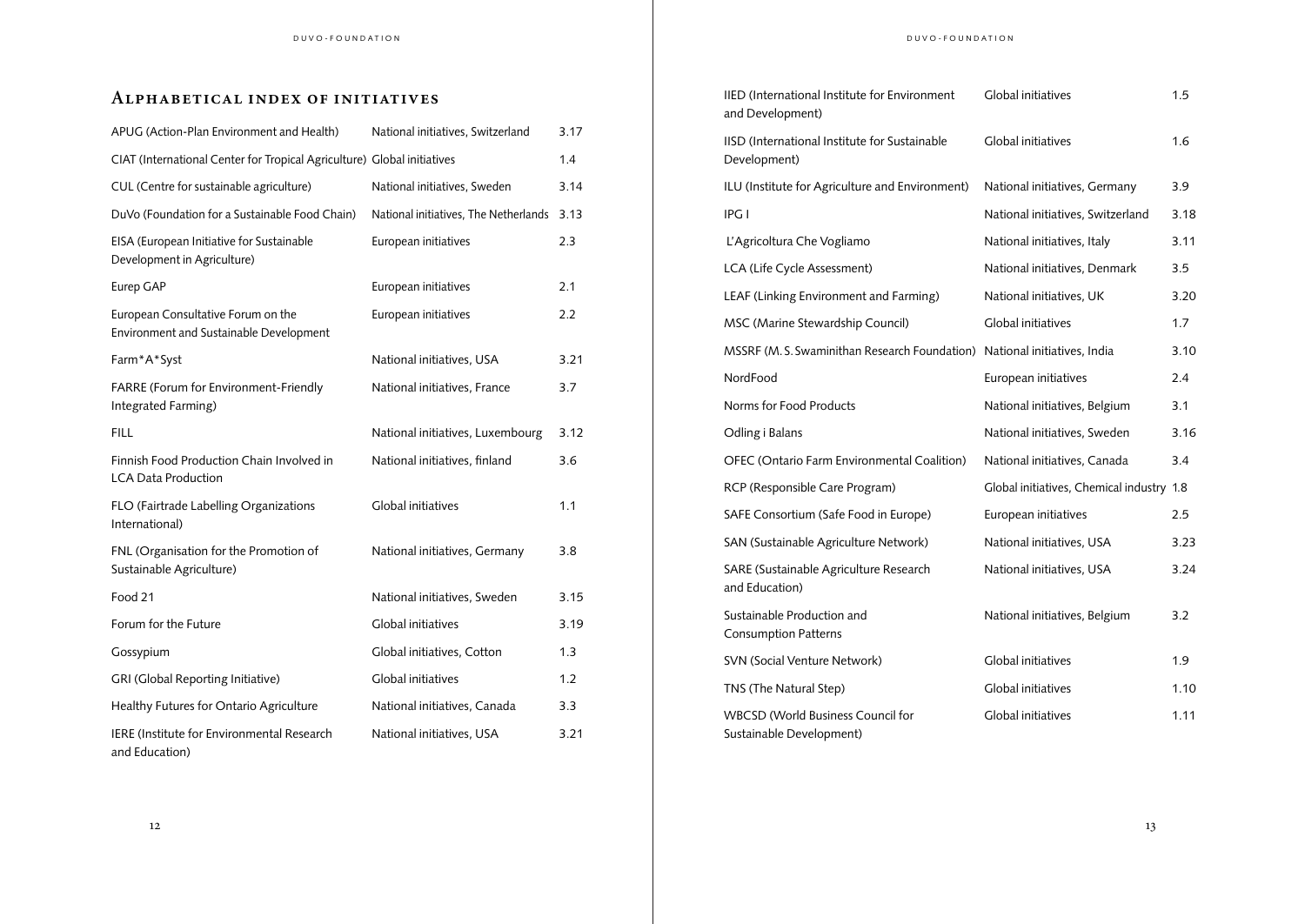# A1 GLOBAL INITIATIVES

#### **1.1 FAIRTRADE LABELLING ORGANIZATIONS**

- *contact* http://www.fairtrade.net coordination@fairtrade.net *participants* There are labelling initiatives in 17 countries, mainly in Europe, but also North America and Japan.
	- *funding* The consumer pays for the Fairtrade system • Non-profit association
- *initiative* In 1988, the Netherlands became the first country to launch the Fairtrade consumer guarantee. In order to co-ordinate the work of the national initiatives FLO was set up in April 1997.
- *goal, method* **g** Setting Fairtrade standards (known as Fairtrade criteria)
	- **g** Certifying Fairtrade producers
	- **g** Guaranteeing consumers that the Fairtrade criteria are met
	- *products* Coffee, cocoa, honey, bananas, tea, orange juice and sugar
		- Other products may be added

#### **1.2 GLOBAL REPORTING INITIATIVE (GRI)**

*contact* http://www.globalreporting.org • info@globalreporting.org *participants*

*funding* From UN and other private foundations *initiative* In 1997

- *goal, method* **g** Supporting global progress towards sustainable development
	- **g** Promoting international harmonisation in the reporting of corporate performance information to enhance responsible decision-making **g** Elevate sustainability reporting practises worldwide
	- **g** Design, disseminate and promote standardised reporting practises, core measurements and customised, sector-specific measurements
	- **g** Ensure a permanent and effective institutional host to support such reporting
	- **g** A multi-stakeholder process of open dialogue and collaboration in the design and implementation of widely applicable sustainability reporting guidelines
	- *products* Publications, e.g. "Sustainability Reporting Guidelines" (June 2000)

| DUVO-FOUNDATION |
|-----------------|
|                 |

| COTTON       |                                                                                |
|--------------|--------------------------------------------------------------------------------|
| 1.3GOSSYPIUM |                                                                                |
| participants | contact http://www.gossypium.co.uk • info@gossypium.co.uk                      |
| funding      |                                                                                |
| initiative   | Gossypium is an initiative of Vericott Ltd.                                    |
|              | goal, method m A complete in-house supply chain management of cotton products, |
|              | from the plant to the customer                                                 |
|              | <b>m</b> Controlled organically grown cotton, fair trading, higher prices and  |
|              | technical support for the farmers                                              |
| products     | • Cotton products                                                              |

#### **1.4 INTERNATIONAL CENTER FOR TROPICAL AGRICULTURE (CIAT)**

Centro Internacional de Agricultura Tropical

*contact* http://www.ciat.cgiar.org • ciat@cgnet.com

*participants*

- *funding* Supported by Consultative Group on International Agricultural Research (CGIAR)
	- Non-profit, NGO

## *initiative*

*goal, method* **g** To alleviate hunger and poverty

- **g** Preserve natural resources in developing countries
- **m** Collaborative research that improves agricultural productivity and natural resource management

#### *products* • Workshops

• Publications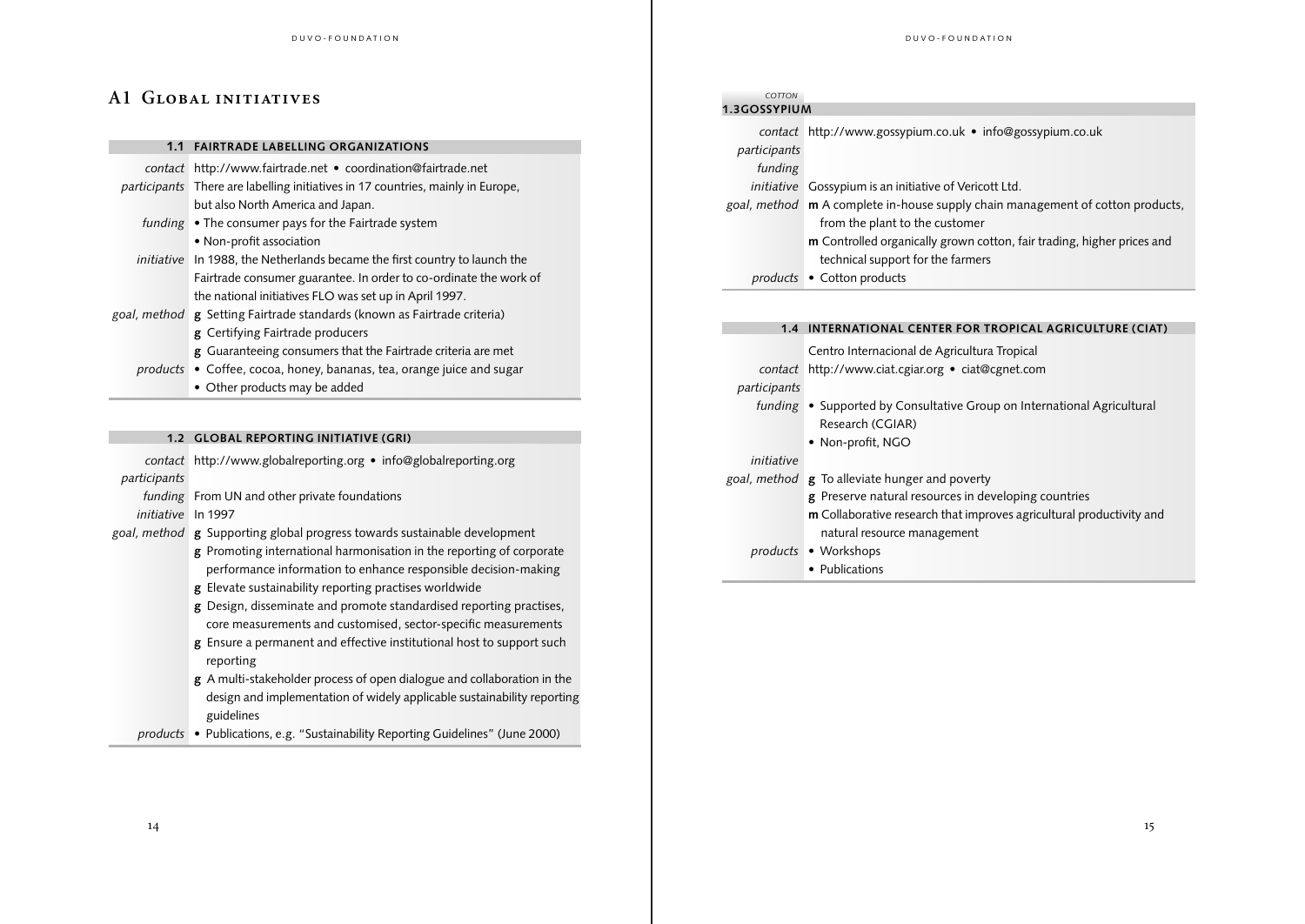**1.5 INTERNATIONAL INSTITUTE FOR ENVIRONMENT AND DEVELOPMENT (IIED)**

|              | contact http://www.iied.org • mailbox@iied.org                                      |
|--------------|-------------------------------------------------------------------------------------|
| participants |                                                                                     |
|              | funding • Almost 5,600,000 English Pounds for 1999                                  |
|              | • Supported by governments, international agencies and foundations                  |
|              | • Non-profit organisation                                                           |
|              | initiative Founded in 1971 as the International Institute for Environmental Affairs |
|              | in the US.                                                                          |
|              | goal, method <b>g</b> Promoting sustainable patterns of world development           |
|              | <b>g</b> Transform decision-making at all levels                                    |
|              | g Primarily active in Africa, Asia and Latin America.                               |
|              | m Research, communication, stakeholder engagement, capacity                         |
|              | development and implementation services                                             |
|              |                                                                                     |

*products*

#### **1.6 INTERNATIONAL INSTITUTE FOR SUSTAINABLE DEVELOPMENT (IISD)**

*contact* http://iisd1.iisd.ca • info@iisd.ca

#### *participants*

*funding* • Supported by governments, UN, foundations and private sector • Non-profit organisation

#### *initiative*

- *goal, method* **g** Promote the transition toward a sustainable future
	- **m** Policy research, information exchange and advocacy

#### *products* • Action recommendations based on analyses

- Knowledge networks to build the capacity of e.g. civil society
- Timely reporting of international negotiations critical to the sustainability of the planet

#### **1.7 MARINE STEWARDSHIP COUNCIL (MSC)**

*contact* http://www.msc.org • info@msc.org

*participants* Retail, industry, NGOs, parties involved in marine fishing industry

- *funding* A range of charitable foundations, private companies and individuals
	- More than 100 major seafood processors, traders and retailers from over 20 countries worldwide have pledged their support

*initiative* 1996 by WWF and Unilever, independent since 1999

- *goal, method* **g** Promote sustainable marine fishing practices **m** Develop and promote criteria for certification
	- *products* Environmental standard for sustainable marine fishing, which allows accredited certifiers to certify fisheries
		- Documentation and information

#### **1.8 RESPONSIBLE CARE PROGRAM (RCP)**

|                 | contact http://www.goodchemistry.org • Nicole Naylor (nicole_naylor@<br>americanchemistry.com)                                                                                                                                                                                                                                                                                                                                                                                                                                                                                                                       |
|-----------------|----------------------------------------------------------------------------------------------------------------------------------------------------------------------------------------------------------------------------------------------------------------------------------------------------------------------------------------------------------------------------------------------------------------------------------------------------------------------------------------------------------------------------------------------------------------------------------------------------------------------|
|                 | participants Chemical companies worldwide                                                                                                                                                                                                                                                                                                                                                                                                                                                                                                                                                                            |
| funding         |                                                                                                                                                                                                                                                                                                                                                                                                                                                                                                                                                                                                                      |
|                 | initiative American Chemistry Council in 1988                                                                                                                                                                                                                                                                                                                                                                                                                                                                                                                                                                        |
|                 | goal, method <b>g</b> No accidents, injuries or harm to the environment                                                                                                                                                                                                                                                                                                                                                                                                                                                                                                                                              |
|                 | g Stimulate companies to lead in ethical ways that benefit society, the<br>economy and the environment                                                                                                                                                                                                                                                                                                                                                                                                                                                                                                               |
|                 | <b>m</b> Principles: to recognise public input regarding products; to provide<br>safer chemicals (producing, transport, disposal); to make health, safety,<br>the environment and resource conservation critical considerations; to<br>provide information and pursue protective measures for employees,<br>public and others; to support education and research on health, safety and<br>environmental effects of products and processes; to resolve pending<br>problems; to lead in the development of responsible laws; to encourage<br>and assist others to adhere to Responsible Care principles and practices. |
| products        |                                                                                                                                                                                                                                                                                                                                                                                                                                                                                                                                                                                                                      |
|                 | 1.9 SOCIAL VENTURE NETWORK (SVN)                                                                                                                                                                                                                                                                                                                                                                                                                                                                                                                                                                                     |
|                 |                                                                                                                                                                                                                                                                                                                                                                                                                                                                                                                                                                                                                      |
|                 | contact http://www.svn.org • svn@svn.org                                                                                                                                                                                                                                                                                                                                                                                                                                                                                                                                                                             |
|                 | participants International businesses.                                                                                                                                                                                                                                                                                                                                                                                                                                                                                                                                                                               |
|                 | funding • Non-profit network                                                                                                                                                                                                                                                                                                                                                                                                                                                                                                                                                                                         |
| initiative 1987 |                                                                                                                                                                                                                                                                                                                                                                                                                                                                                                                                                                                                                      |
|                 | goal, method g Build a just and sustainable world through business                                                                                                                                                                                                                                                                                                                                                                                                                                                                                                                                                   |

- **g** Promote new models and leadership for socially and environmentally sustainable business
- **m** Member initiatives (for people, planet and profits)
- **m** Information services (access to relevant information for its members) **m** Community forums

*products*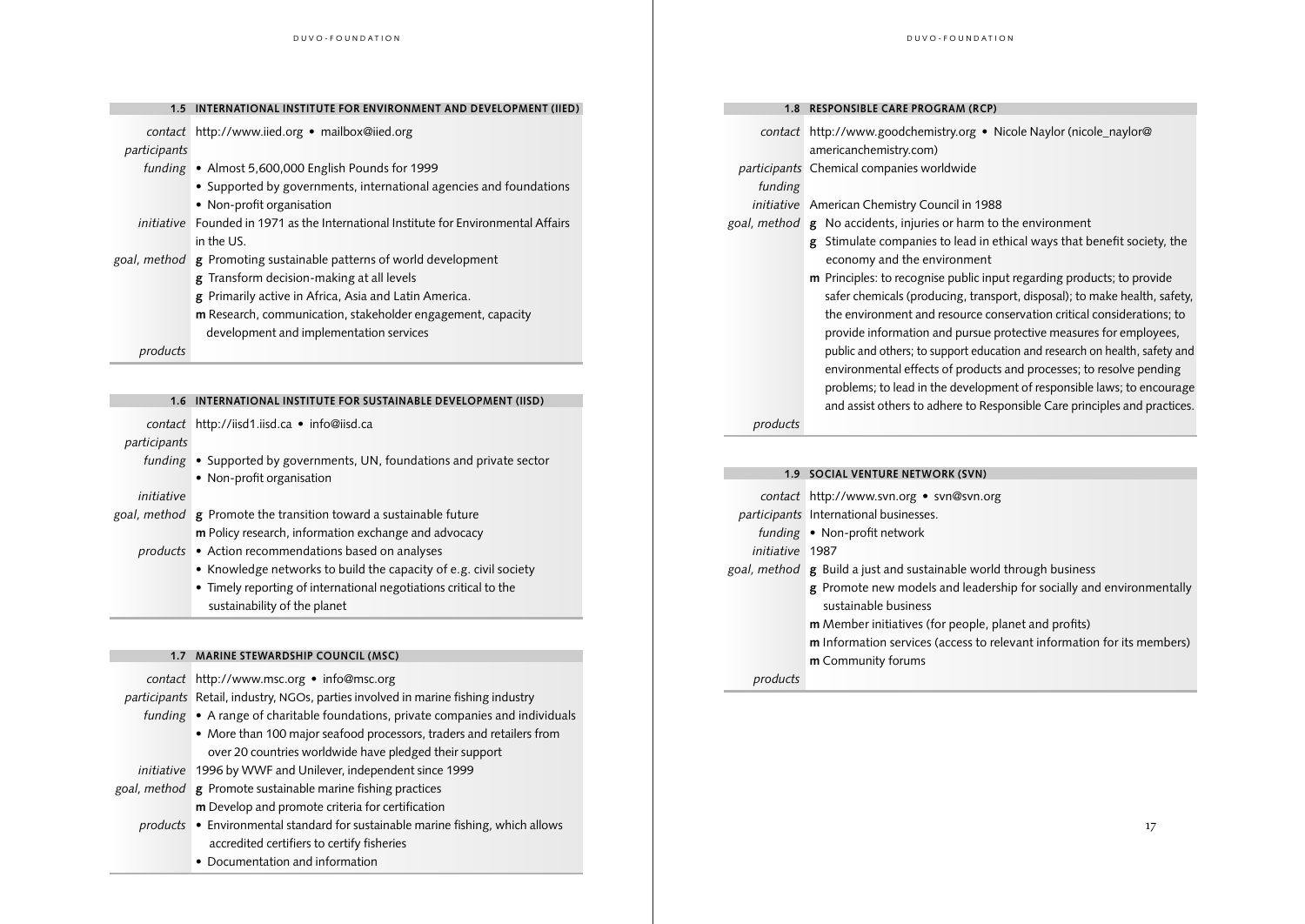| 1.10         | THE NATURAL STEP (TNS)                                               |
|--------------|----------------------------------------------------------------------|
|              | contact http://www.thenaturalstep.org                                |
| participants |                                                                      |
| funding      |                                                                      |
| initiative   |                                                                      |
| goal, method | <b>g</b> Develop scientifically valid principles for sustainability  |
|              | g Foster system-wide implementation of these principles              |
|              | g Develop new tools in association with leading scientists           |
|              | g Support the use of the TNS framework in companies through training |
|              | g Provide a forum for dialogue, particularly for decision-makers     |
|              | g Make sustainability knowledge easily understood and accessible     |
| products     |                                                                      |

| 1.11 WORLD BUSINESS COUNCIL FOR SUSTAINABLE DEVELOPMENT (WBCSD) |
|-----------------------------------------------------------------|
| contact http://www.wbcsd.org • info@wbcsd.org                   |

*participants* 150 international companies from more than 30 countries and 20 major industrial sectors.

| funding    |                                                                                 |
|------------|---------------------------------------------------------------------------------|
| initiative |                                                                                 |
|            | goal, method <b>g</b> Be the leading business advocate on issues connected with |
|            | g sustainable development                                                       |
|            | g Participate in policy development                                             |
|            | g Demonstrate progress in environmental and resource management                 |
|            | and corporate social responsibility and to share practices among                |
|            | members                                                                         |
|            | <b>g</b> Contribute to a sustainable future for developing nations              |
|            | <b>m</b> There is an annually meeting council composed of the Chief Executive   |
|            | Officers of the member companies                                                |
| products   |                                                                                 |

# **A2 EUROPEAN INITIATIVES**

#### **2.1 EUREP GAP**

|            | contact http://www.eurep.org • Willem Hofmans (willem.hofmans@ah.nl) |
|------------|----------------------------------------------------------------------|
|            | participants Leading European food retailers.                        |
|            | funding $\bullet$ Supported by participants                          |
| initiative |                                                                      |
|            | goal, method <b>g</b> Raise standards for the production of food     |
|            | g Primarily aimed at food safety                                     |
| products   |                                                                      |
|            |                                                                      |

#### **2.2 EUROPEAN CONSULTATIVE FORUM ON THE ENVIRONMENT AND SUSTAINABLE DEVELOPMENT**

|            | contact http://europa.eu.int/comm/environment/forum/home.htm                      |  |
|------------|-----------------------------------------------------------------------------------|--|
|            | participants figures from the business world, regional and local authorities,     |  |
|            | professional associations, unions and environmental protection and                |  |
|            | consumer organisations.                                                           |  |
|            | funding • Supported by European Commission                                        |  |
| initiative | European Commission; 1997 successor of General Consultative Forum                 |  |
|            | on the Environment (1993)                                                         |  |
|            | goal, method <b>g</b> Preparation and publication of recommendations and opinions |  |
|            | $g$ Particular emphasis on the sixth environmental action program, on the         |  |
|            | formulation of a European sustainable development strategy, and on the            |  |
|            | process of integrating environmental and sustainability concerns in all EU        |  |
|            | policy areas                                                                      |  |
|            | products • Reports                                                                |  |
|            | • Statements                                                                      |  |
|            | • Newsletters                                                                     |  |
|            |                                                                                   |  |

• Press releases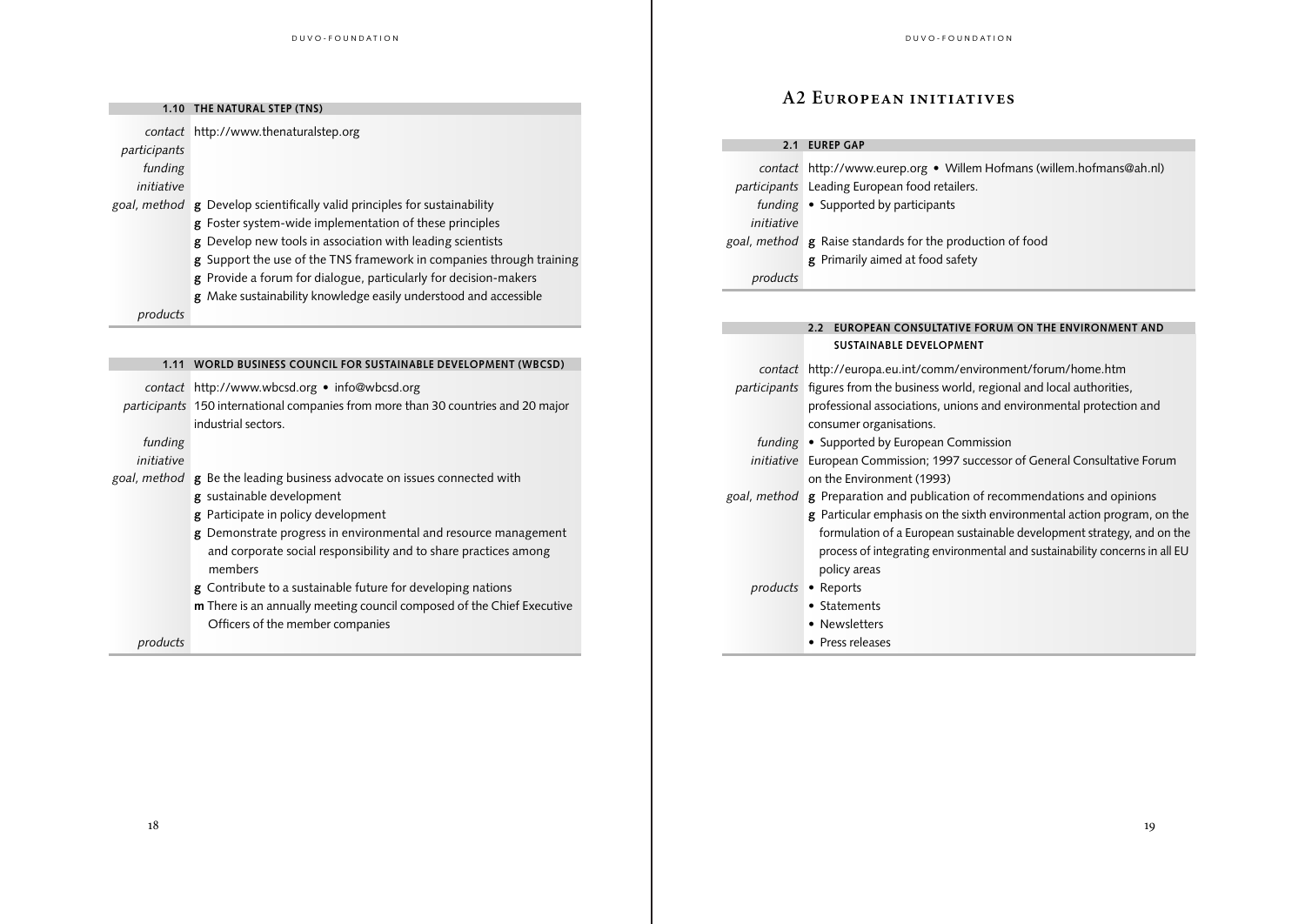|                       | 2.3 EUROPEAN INITIATIVE FOR SUSTAINABLE DEVELOPMENT IN AGRICULTURE (EISA)                                                                          |
|-----------------------|----------------------------------------------------------------------------------------------------------------------------------------------------|
|                       | <i>contact</i> Susanne Witsch (s.witsch@fnl.de)<br>participants FARRE (3.7), FILL (3.12), FNL (3.8), LEAF (3.20),                                  |
|                       | L'Agricoltura Che Vogliamo (3.11) and Odling i Balans (3.16).                                                                                      |
| funding<br>initiative |                                                                                                                                                    |
|                       | goal, method g Sustainable agriculture, which is economically viable, environmentally<br>responsible and socially acceptable<br>m Promotion of IFM |

*products* Publication, e.g. "A common codex for Integrated Farming" (January 2001)

#### **2.4 NORDFOOD**

- *project* "Cleaner Production"
- *contact* Audun Admundsen (auduna@online.no)
- participants Research institutions from participating countries.
	- funding Supported by 22 food companies from Iceland, Sweden, Norway and Denmark
	- initiative 1994 1997
- goal, method Introduce and implement Cleaner Production (CP) options in the participating companies
	- **g** Introduce Environmental Management System (EMS) in the
	- **g** participating companies and consider how EMS could be integrated in other management systems
	- **m** Test methods and systems in the context of CP in the Nordic food-processing industry
	- **m** Study experiences from the companies that chose to implement EMS
	- products Report
		- Spin-off projects
		- Publications

#### **2.5 SAFE CONSORTIUM (SAFE FOOD IN EUROPE)**

|            | contact http://www.safeconsortium.org • Harm Hofstra (harmen.hofstra@                    |  |  |
|------------|------------------------------------------------------------------------------------------|--|--|
|            | safeconsortium.org)                                                                      |  |  |
|            | participants five independent European research institutions: INRA (Institut National de |  |  |
|            | la Recherche Agronomique; France), IFR (Institute of Food Research, UK),                 |  |  |
|            | TNO (Toegepast Natuurwetenschappelijk Onderzoek, The Netherlands),                       |  |  |
|            | Wageningen UR (the Netherlands), VTT (finland). Other independent                        |  |  |
|            | European research institutions can join.                                                 |  |  |
|            | <i>funding</i> Supported by participants                                                 |  |  |
| initiative | In 2001 by participants as an answer to the food safety crisis and the                   |  |  |
|            | decreasing confidence.                                                                   |  |  |
|            | goal, method <b>g</b> Food safety                                                        |  |  |
|            | <b>g</b> Collection and analysis of communal information                                 |  |  |
|            | <b>g</b> Putting up research programs                                                    |  |  |
|            | <b>g</b> Informing the media and the consumer to restore confidence                      |  |  |
|            | g Enter public discussions on food safety. Being independent of                          |  |  |
|            | governments or industries, the participants are ready to publish                         |  |  |
|            | anything important about food safety                                                     |  |  |
|            | products • Publications                                                                  |  |  |
|            | • Press releases                                                                         |  |  |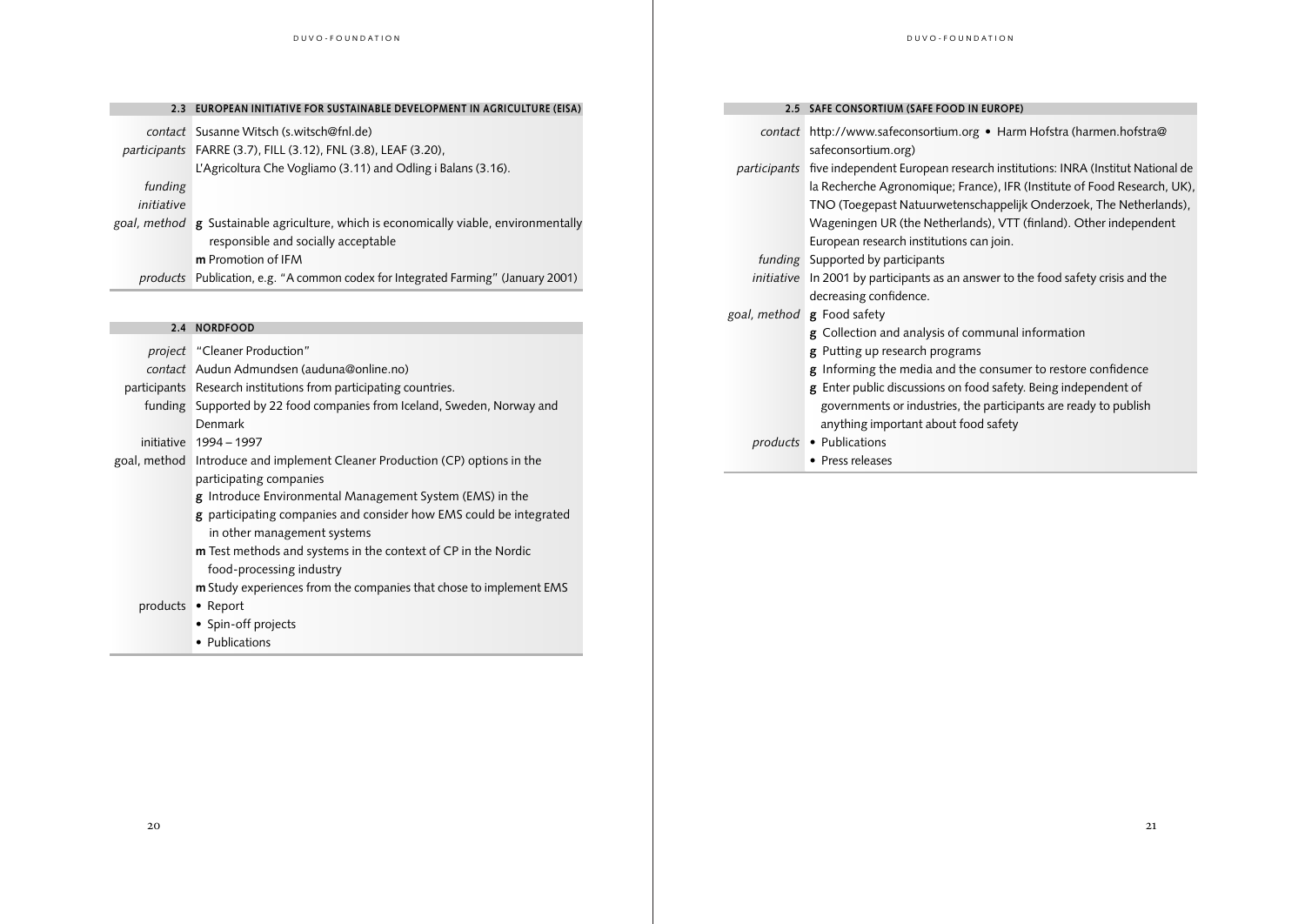| <b>A3 NATIONAL INITIATIVES</b> |                                                                                                                                                                                                                                                                                                                                                                                                             |  |  |
|--------------------------------|-------------------------------------------------------------------------------------------------------------------------------------------------------------------------------------------------------------------------------------------------------------------------------------------------------------------------------------------------------------------------------------------------------------|--|--|
| <b>BELGIUM</b>                 |                                                                                                                                                                                                                                                                                                                                                                                                             |  |  |
| 3.1                            | <b>NORMS FOR FOOD PRODUCTS</b>                                                                                                                                                                                                                                                                                                                                                                              |  |  |
|                                | contact http://www.belspo.be • Mrs. C. Mathieu (math@belspo.be)<br>participants DWTC (Federale Diensten voor Wetenschappelijke, Technische en<br>Culturele Aangelegenheden: Federal Office for Scientific, Technical and<br>Cultural Affairs), government                                                                                                                                                   |  |  |
|                                | funding • Almost $\in$ 5,000,000<br>• Supported by government                                                                                                                                                                                                                                                                                                                                               |  |  |
|                                | initiative March 1997 - February 2001                                                                                                                                                                                                                                                                                                                                                                       |  |  |
|                                | goal, method <b>g</b> Obtaining tools for evaluation of management in quality of living<br>(consumer) and use of resources (environment)<br><b>m</b> Preparation and maintenance of databases with information<br>gathered by different research institutions<br><b>m</b> Encouraging research about norms for food products<br><b>m</b> Develop criteria for framing norms for pollution in the production |  |  |
|                                |                                                                                                                                                                                                                                                                                                                                                                                                             |  |  |
|                                | process of a product<br>products • Publications                                                                                                                                                                                                                                                                                                                                                             |  |  |
| <b>BEI GIUM</b>                |                                                                                                                                                                                                                                                                                                                                                                                                             |  |  |

#### **3.2 SUSTAINABLE PRODUCTION AND CONSUMPTION PATTERNS**

*contact* http://www.belspo.be • Mrs. C. Mathieu (math@belspo.be)

- *participants* DWTC (Federale Diensten voor Wetenschappelijke, Technische en Culturele Aangelegenheden: Federal Office for Scientific, Technical and Cultural Affairs), government
	- *funding* Almost € 22,000,000
		- Supported by government

initiative 2001 – 2005

- *goal, method* **g** Analysis of the role of the different parties in the food chain, the production pathways and consumer patterns and the interaction between these; energy, transport and agro-products
	- **g** A second project focuses on global change, ecosystems and bio-diversity *products* Publications

| CANADA       |                                                                                     |
|--------------|-------------------------------------------------------------------------------------|
| 3.3          | <b>HEALTHY FUTURES FOR ONTARIO AGRICULTURE</b>                                      |
|              | contact http://www.gov.on.ca/omafra • aboutomafra@omafra.gov.on.ca                  |
| participants |                                                                                     |
|              | funding • Total budget \$90,000,000 in four years                                   |
|              | • Supported by Ontario government up to 50% of the total costs; under               |
|              | special circumstances up to 70%.                                                    |
|              | initiative In 1999 by OMAFRA (Ministry of Agriculture, Food and Rural Affairs in    |
|              | Ontario) after consultation with the agro-food industry.                            |
|              | goal, method <b>g</b> Maintain the leading position of Ontario's agro-food industry |
|              | Stimulate collaboration between farmers, agro-food businesses,<br>2                 |
|              | commodity and food industry organisations, conservation authority and               |
|              | rural community organisations                                                       |
|              | Produce food in a safe, environmentally sustainable way<br>ε                        |
|              | Improve rural water quality and water use efficiency<br>g                           |
|              | Maintain the rural environment<br>g                                                 |
|              | <b>m</b> Generate jobs and economic growth, capitalise on marketing and             |
|              | export opportunities                                                                |
|              | <b>m</b> Stimulate a constant improvement of products                               |
|              | <b>m</b> Investments in research, production and marketing techniques               |
| products     |                                                                                     |
|              |                                                                                     |

*CHEMICAL INDUSTRY CANADA*

#### **3.4 ONTARIO FARM ENVIRONMENTAL COALITION (OFEC)**

*contact* http://www.gov.on.ca/omafra • aboutomafra@omafra.gov.on.ca *participants* Over 30 farm organisations.

- *funding* Almost \$ 18,000,000 to date
	- EFP originally supported by minister of Agriculture and Agro-food
	- Since 2000 supported by Agricultural Adaptation Connell (AAC)

#### *initiative* 1992

- *goal, method* **g** There are 2 major public-private programs: *Food System 2002* (1987) with \$ 2,000,000 a year for funding and *Environmental Farm Plans (EFP)* with a budget of \$ 50,000,000
	- **g** Food System 2002: reduce the use of pesticides by 50% (in 2001 40% is achieved)
	- **g** EFP: in Ontario 20,000 producers entered this program of which 12,000 are completed

*products*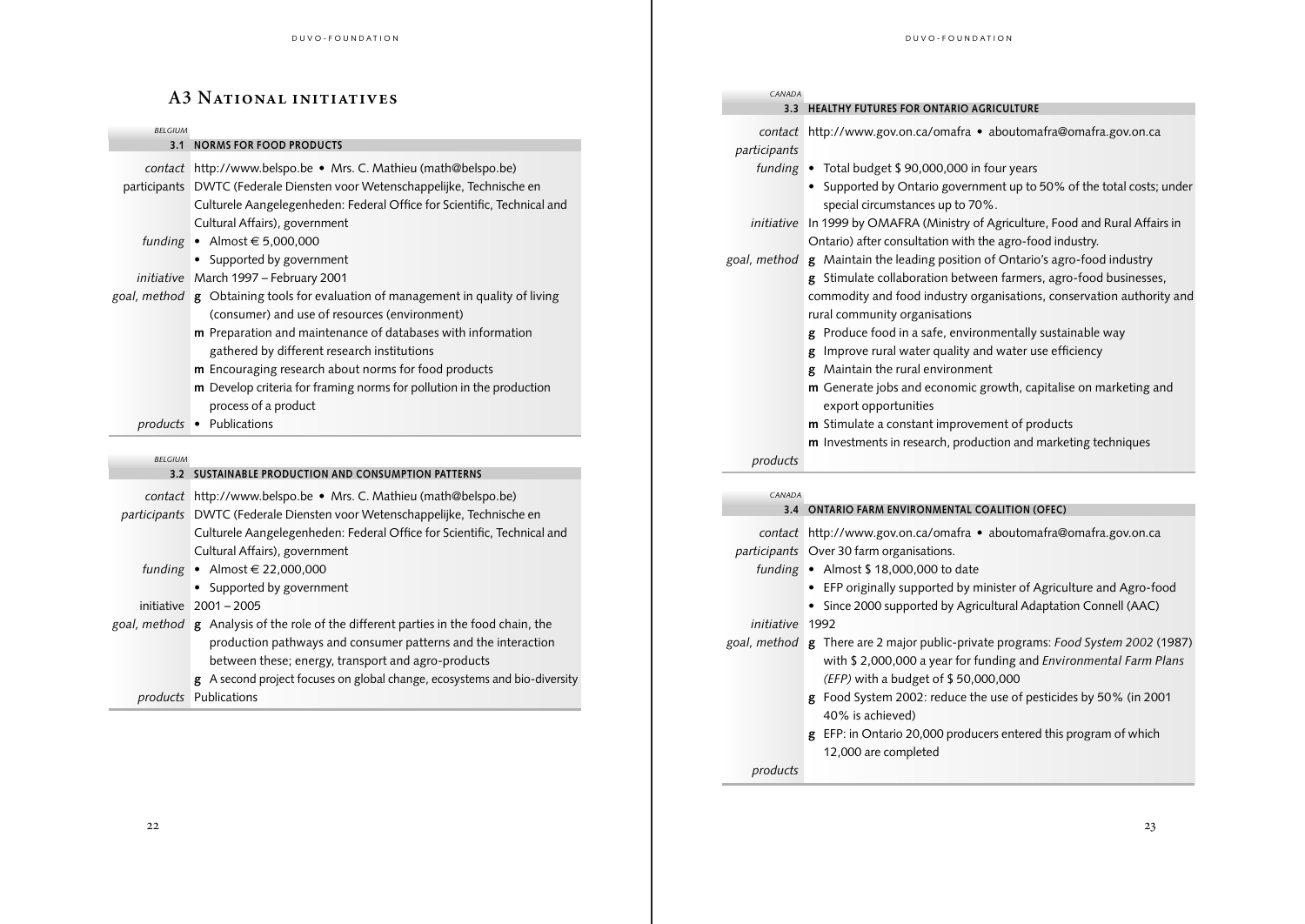| <b>DENMARK</b> |                                                                                                                                                            | <b>FRANCE</b>         |                                                                                                                                                                         |
|----------------|------------------------------------------------------------------------------------------------------------------------------------------------------------|-----------------------|-------------------------------------------------------------------------------------------------------------------------------------------------------------------------|
|                | 3.5 LIFE CYCLE ASSESSMENT (LCA)                                                                                                                            |                       | 3.7 FORUM FOR ENVIRONMENT-FRIENDLY INTEGRATED FARMING (FARRE)                                                                                                           |
| participants   | contact http://www.lcafood.dk • John Hermansen (john.hermansen@agrsci.dk)                                                                                  |                       | Forum de l'Agriculture Raisonnee Respectueuse de l'Environment<br>participant of EISA (2.3)                                                                             |
|                | funding • 6,300,000 Danish Crowns<br>• Supported by ministry of food, agriculture and fisheries                                                            |                       | contact http://www.farre.org • Jean Marie Mutschler (jmmutschler@farre.org)<br>participants A large number of organisations representing a variety of different fields, |
|                | initiative Autumn 2000 - autumn 2003<br>goal, method g establish a foundation for conducting LCAs for typical products from<br>agriculture and aquaculture |                       | from farming development unions to agricultural suppliers, the<br>agro-foods industry and environmental bodies associate themselves with<br>the FARRE approach.         |
|                | m Distribute the knowledge of LCA among branch organisations and<br>companies in the food area                                                             | funding<br>initiative |                                                                                                                                                                         |
|                | m Give interested organisations the possibility of obtaining methodo<br>logical consensus by conducting LCAs for food products                             |                       | goal, method g Control of crop culture<br>g Increase public awareness                                                                                                   |
|                | m Build a database containing LCA data for agriculture, aquaculture,<br>fisheries and food processing                                                      |                       | m Promote IFM (income farmers, consumer's expectations and care<br>for environment)                                                                                     |
|                | m Adjust the LCA methodology to specific aspects of agriculture,<br>aquaculture and fisheries                                                              |                       | products • Meetings on IFM<br>• Publications                                                                                                                            |
|                | products Publications                                                                                                                                      |                       |                                                                                                                                                                         |
| <b>FINLAND</b> |                                                                                                                                                            |                       |                                                                                                                                                                         |
|                | 3.6 finnish FOOD PRODUCTION CHAIN INVOLVED IN LCA DATA PRODUCTION                                                                                          |                       |                                                                                                                                                                         |
|                | contact http://www.vtt.fi/ket/projects/foodchain • Juha-Matti Katajajuuri<br>(juha.matti.katajajuuri@vtt.fi)                                               |                       |                                                                                                                                                                         |
|                | participants finnish agricultural and food industry and trade in co-operation with VTT<br>Chemical Technology and other research centres.                  |                       |                                                                                                                                                                         |
| initiative     | funding Supported by ministries for environment and agriculture                                                                                            |                       |                                                                                                                                                                         |
|                | goal, method <b>g</b> Collect LCA-data                                                                                                                     |                       |                                                                                                                                                                         |
|                | g Data production and related research work; information system;                                                                                           |                       |                                                                                                                                                                         |
|                | interactive communication between producers, users and other                                                                                               |                       |                                                                                                                                                                         |
|                | stakeholders as well as utilisation of data                                                                                                                |                       |                                                                                                                                                                         |

*products* Publications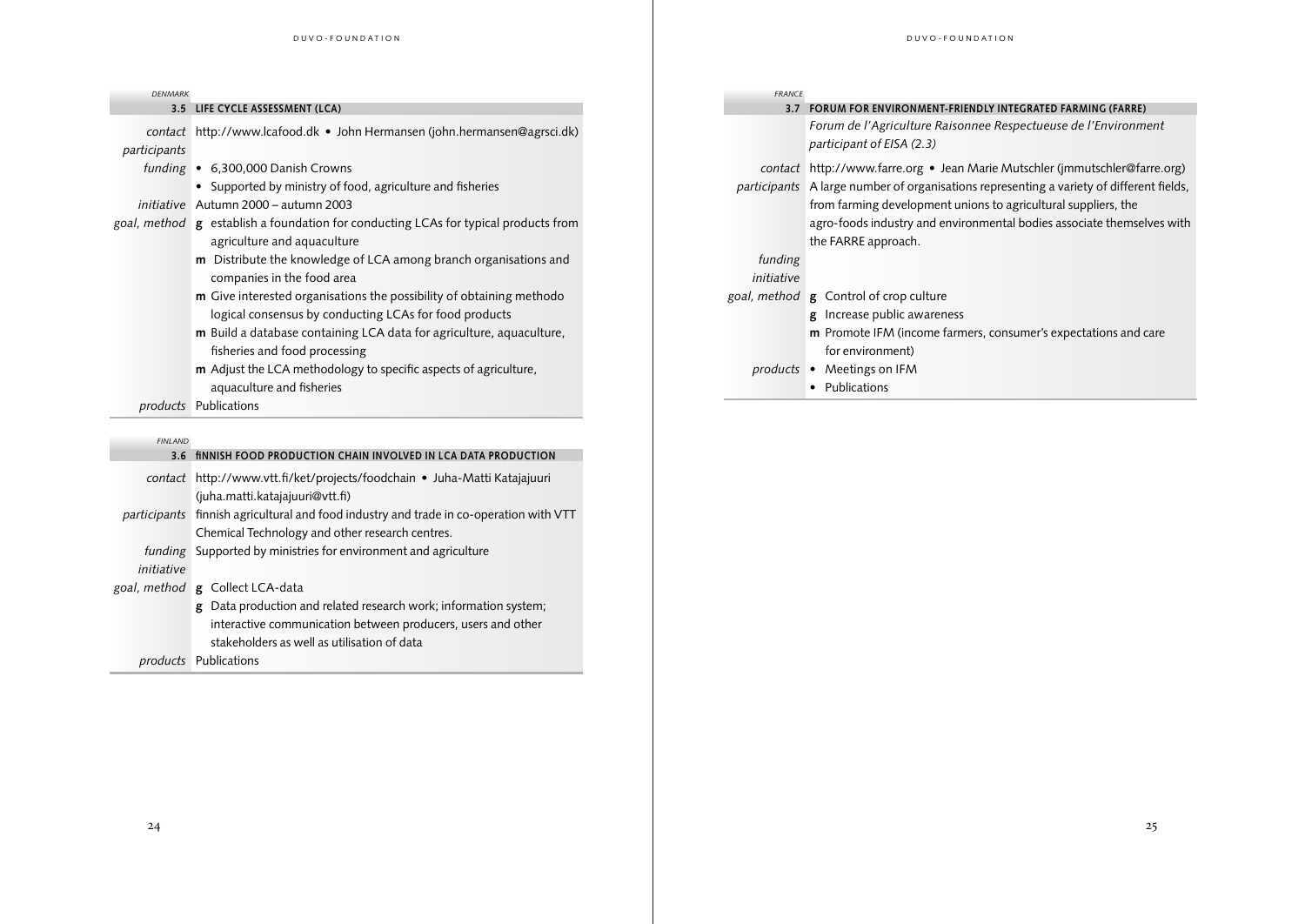| <b>GERMANY</b> |                                                                                       | <b>GERMANY</b>  |                                                                                    |
|----------------|---------------------------------------------------------------------------------------|-----------------|------------------------------------------------------------------------------------|
|                | 3.8 ORGANISATION FOR THE PROMOTION OF SUSTAINABLE AGRICULTURE (FNL)                   |                 | 3.9 INSTITUTE FOR AGRICULTURE AND ENVIRONMENT (ILU)                                |
|                | Fördergemeinschaft Nachhaltige Landwirtschaft                                         |                 | Institut für Landwirtschaft und Umwelt                                             |
|                | participant of EISA (2.3)                                                             |                 | scientific part of FNL (3.8)                                                       |
|                | contact http://www.fnl.de • Susanne Witsch (s.witsch@fnl.de)                          |                 | contact http://www.fnl.de • Dr. Andreas Frangenberg (ilu@fnl.de)                   |
|                | participants Farms, farmers' and horticulturists' unions, agricultural industry, etc. | participants    |                                                                                    |
|                | funding • 1,500,000 to 2,000,000 German Marks                                         | funding         |                                                                                    |
|                | • Supported by members                                                                | initiative 1997 |                                                                                    |
|                | • Non-profit organisation                                                             |                 | goal, method <b>g</b> Clarify the complexities in agriculture and environment      |
|                | initiative From FEP (1983, for integrated crop management only) came FNL, which       |                 | g Help in decision-making                                                          |
|                | considers all agriculture. Initiative taken by members in January 2000.               |                 | g Questions: Is modern agriculture in a dead-end road? At what price               |
|                | goal, method g Inform public about the importance of agriculture, rural areas and     |                 | did we obtain the safety of our present-day nutrition? How to obtain               |
|                | communities                                                                           |                 | sustainable agriculture? How can policies be judged? How to (re)gain               |
|                | g Promote and communicate scientific bases of sustainable development                 |                 | the confidence in agricultural products?                                           |
|                | in agriculture                                                                        |                 | m Investigate scientific publications, summarise them, publish them                |
|                | g Encourage application of best practices in sustainable development                  |                 | products Publications, e.g. "Sustainable Agriculture: From the history of ideas to |
|                | Act as a communicator<br>g                                                            |                 | practical application"                                                             |
|                | <b>g</b> Improve image of agricultural production, products and their                 |                 |                                                                                    |
|                | competitiveness in the processing chains                                              |                 |                                                                                    |
|                | <b>m</b> Promote awareness of animal husbandry                                        |                 |                                                                                    |
|                | m Specialists are hired from universities to do research                              |                 |                                                                                    |
|                | m Seminars, pilot farms etc. are organised                                            |                 |                                                                                    |
|                | m Farmers are offered courses to communicate better towards the public                |                 |                                                                                    |
|                | and the media                                                                         |                 |                                                                                    |
|                | products . Publications with new developments for farmers                             |                 |                                                                                    |
|                | • Leaflets etc. for public                                                            |                 |                                                                                    |

• Press releases • Conferences • Presence at the Expo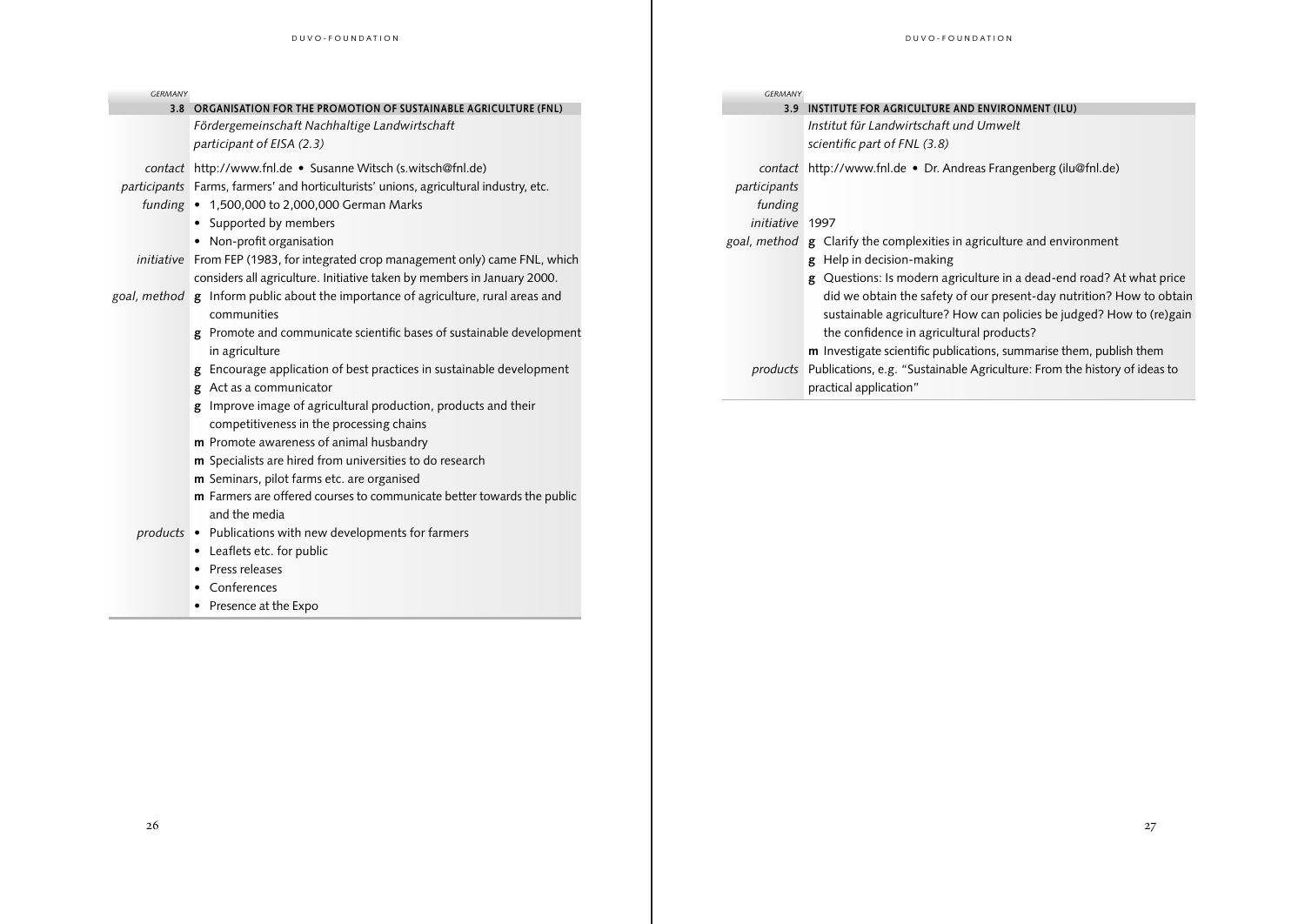| <i><b>INDIA</b></i> |  |
|---------------------|--|
|                     |  |

|  |  | 3.10 M. S. SWAMINITHAN RESEARCH FOUNDATION (MSSRF) |
|--|--|----------------------------------------------------|
|--|--|----------------------------------------------------|

- *contact* http://www.mssrf.org Dr. M. S. Swaminithan (msswami@mssrf.res.in)
- *participants* The Centre for Research on Sustainable Agricultural and Rural Development (CRSARD) was launched in 1990 as a registered society to carry out MSSRF's research and training goals.
	- *funding* Initial funding from the World Food Prize, the Tyler Prize, the Honda Prize and UNEP-Sasakawa Environment Prize
		- Now supported by a wide range of donors: national and international, organisational and individual, public and private
		- Non-political, non-profit, scientific trust

#### *initiative* 1988

- *goal, method* **g** Harness science and technology for environmentally sustainable and socially equitable development in agriculture and rural development
	- **g** Add value to work of the poor and create innovative income opportunities
	- **g** Promote recognition and reward of tribal and rural people for their contributions to the conservation and enhancement of bio-diversity
	- **g** Catalyse more active participation of women in development and enable them to derive full benefit from technological progress
	- **m** Research and training for the conservation of bio-diversity, with an emphasis on its role in human food and livelihood security

*products*

#### *ITALY*

#### **3.11 L'AGRICOLTURA CHE VOGLIAMO**

*participant of EISA (2.3)*

*contact* www.lagricolturachevogliamo.it • info@lagricolturachevogliamo.it

*participants* Associations, co-operatives, industries, farmers and individual members *funding* Non-profit organisation

*initiative*

- *goal, method* **g** Promote IFM
	- **m** Demonstration farms provide a platform for sharing experiences and developments between professionals, and to communicate with the non-farming community
	- *products* Publications (e.g. "Manuale di gestione agricola integrata', a book about IFM

| <b>INDIA</b>           |                                                                                                                                                           | LUXEMBOURG |                                                                                           |
|------------------------|-----------------------------------------------------------------------------------------------------------------------------------------------------------|------------|-------------------------------------------------------------------------------------------|
|                        | 3.10 M. S. SWAMINITHAN RESEARCH FOUNDATION (MSSRF)                                                                                                        | 3.12       | ORGANISATION FOR THE PROMOTION OF INTEGRATED FARMING IN                                   |
|                        | Centre for research on sustainable agricultural and rural development                                                                                     |            | LUXEMBOURG (FILL)                                                                         |
|                        | contact http://www.mssrf.org • Dr. M. S. Swaminithan (msswami@mssrf.res.in)<br>participants The Centre for Research on Sustainable Agricultural and Rural |            | Fördergemeinschaft Integrierte Landbewirtschaftung Luxemburg<br>participant of EISA (2.3) |
|                        | Development (CRSARD) was launched in 1990 as a registered society to                                                                                      |            | contact Gerard Conter (gerard.conter@ser.etat.lu)                                         |
|                        | carry out MSSRF's research and training goals.                                                                                                            |            | participants The organisation counts 23 members including co-operatives, associations,    |
| funding $\bullet$      | Initial funding from the World Food Prize, the Tyler Prize, the Honda                                                                                     |            | departments, individual enterprises and other organisations in relation to                |
|                        | Prize and UNEP-Sasakawa Environment Prize                                                                                                                 |            | agriculture, viticulture and horticulture.                                                |
|                        | • Now supported by a wide range of donors: national and international,                                                                                    | funding    |                                                                                           |
|                        | organisational and individual, public and private                                                                                                         | initiative |                                                                                           |
|                        | • Non-political, non-profit, scientific trust                                                                                                             |            | goal, method <b>g</b> Promote IFM                                                         |
| <i>initiative</i> 1988 |                                                                                                                                                           |            | <b>m</b> Organise information- and contact meetings                                       |
|                        | goal, method g Harness science and technology for environmentally sustainable and<br>socially equitable development in agriculture and rural development  | products   |                                                                                           |

| THE NETHERI ANDS |                                                                                  |  |  |
|------------------|----------------------------------------------------------------------------------|--|--|
| 3.13             | FOUNDATION FOR SUSTAINABILITY IN THE FOOD CHAIN (DUVO)                           |  |  |
|                  | Stichting Duurzame Voedingsmiddelenketen                                         |  |  |
|                  | contact Chris Dutilh (chris@dutilh.com)                                          |  |  |
|                  | <i>participants</i> 16 companies active in the food chain.                       |  |  |
|                  | funding • About $\in$ 100,000 yearly                                             |  |  |
|                  | • Supported by participants                                                      |  |  |
|                  | <i>initiative</i> In 1995 by 15 companies active in the food chain.              |  |  |
|                  | goal, method g Dialogue with stakeholders to establish a common understanding of |  |  |
|                  | sustainability in the food chain                                                 |  |  |
|                  | <b>m</b> Establishment of measurable criteria to steer and monitor an            |  |  |
|                  | improvement process                                                              |  |  |
|                  | <b>m</b> Knowledge development to provide factual information to enhance         |  |  |
|                  | the dialogue                                                                     |  |  |
|                  | <b>m</b> Open exchange of knowledge to enable various parties to share the       |  |  |
|                  | acquired insights                                                                |  |  |
|                  | <i>products</i> Publications                                                     |  |  |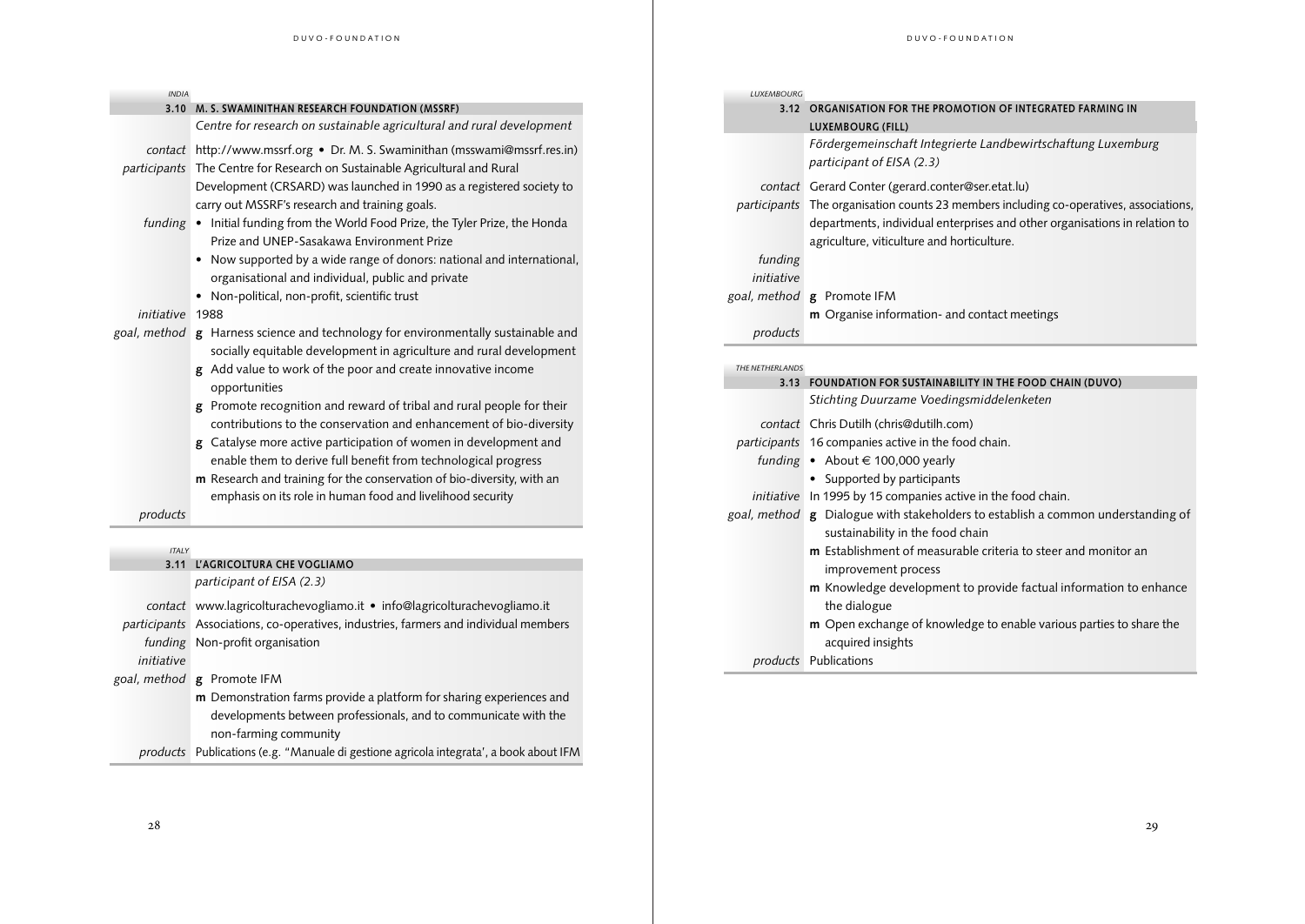| <b>SWEDEN</b>           |                                                                                          | SWEDEN       |                                                                                  |
|-------------------------|------------------------------------------------------------------------------------------|--------------|----------------------------------------------------------------------------------|
|                         | 3.14 CENTRE FOR SUSTAINABLE AGRICULTURE (CUL)                                            |              | 3.16 ODLING I BALANS                                                             |
|                         | Centrum för Uthålligt Lantbruk                                                           |              | participant of EISA (2.3)                                                        |
|                         | contact http://www.cul.slu.se • Karin Höök (karin.hook@cul.slu.se)                       |              | contact http://www.odlingibalans.com · info@odlingibalans.com                    |
| participants University |                                                                                          | participants |                                                                                  |
| funding                 |                                                                                          |              | funding At present there are 19 contributing partners from the entire food chain |
|                         | initiative University                                                                    | initiative   |                                                                                  |
|                         | goal, method g Develop the understanding and sustainable use of biological natural       | goal, method | g Reduce environmental effects of crop cultivation                               |
|                         | resources                                                                                |              | g Produce high quality agricultural products                                     |
|                         | m Research                                                                               |              | g Develop a resource efficient agriculture with good economy                     |
|                         | m Teaching                                                                               |              | m Demonstrate for other farmers, decision makers and the public how we           |
|                         | <b>m</b> Continuous environmental assessment                                             |              | manage agriculture with respect for both health and the environment              |
|                         | m Information extension                                                                  |              | <b>m</b> Demonstrate measures which can be undertaken on most farms and          |
| products                |                                                                                          |              | that will lead to considerable improvements                                      |
|                         |                                                                                          |              | <b>m</b> Invite organisations, companies and government authorities the          |
| <b>SWEDEN</b>           |                                                                                          |              | opportunity to work together with a common philosophy, an                        |
|                         | 3.15 FOOD 21                                                                             |              | environmentally adjusted and resource efficient agriculture                      |
|                         | Sustainable Food Production                                                              |              | products • 16 pilot farms                                                        |
|                         | contact http://www-mat21.slu.se • Thomas Nybrant (Thomas.Nybrant@lt.slu.se)              |              | • publications, e.g. "Avoid subsoil soil compaction - an important               |
|                         | participants 25 doctoral candidates and some 75 researchers are involved (universities). |              | measure for high yields"                                                         |
|                         | funding • 15,000,000 Swedish Crowns yearly                                               | SWITZERLAND  |                                                                                  |
|                         | • Supported by MISTRA over an 8-year period (Foundation for Strategic                    |              | 3.17 ACTION-PLAN ENVIRONMENT AND HEALTH (APUG)                                   |
|                         | Environmental Research composed of government, public institutions etc.)                 |              | Aktionsplan Umwelt und Gesundheit                                                |
|                         | initiative 1997 - 2004, by university.                                                   |              | contact http://www.unibas.ch/ispmbs/apug/apughome.htm                            |
|                         | goal, method g Sustainable solutions in food production in the following areas: natural  |              | participants Founded by Abteilung Umwelt und Gesundheit from BAG.                |

*funding initiative* 1998

*products*

*goal, method* **m** Make and update database

*goal, method* **g** Sustainable solutions in food production in the following areas: natural resource objectives, external environment objectives, animal welfare, ethics, product quality, consumers, farmers and economy

*products* Publications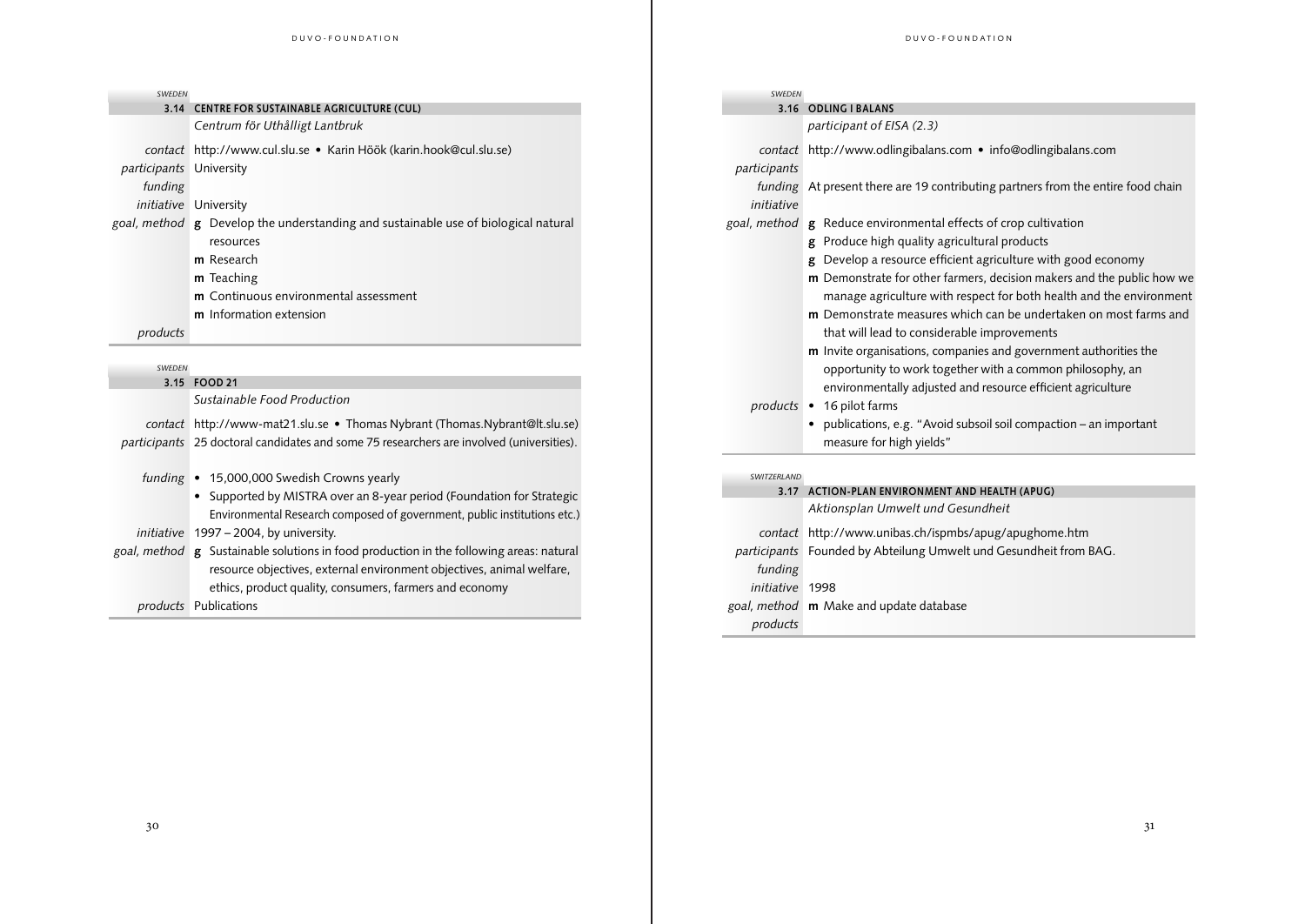| SWITZERLAND           |                                                                                        | <b>UNITED KINGDOM</b> |                                                                                  |
|-----------------------|----------------------------------------------------------------------------------------|-----------------------|----------------------------------------------------------------------------------|
|                       | 3.18 IPG I                                                                             |                       | 3.20 LINKING ENVIRONMENT AND FARMING (LEAF)                                      |
|                       | Integriertes Projekt Gesellschaft I                                                    |                       | participant of EISA (2.3)                                                        |
|                       | contact http://www.ipgesellschaft.ch • Jürg Minsch (minsch@edv1.boku.ac.at)            |                       | contact http://www.leafuk.org • Caroline Drummond (cdleaf@farmline.com)          |
|                       | participants Subprojects in about 30 different areas by institutions from Swiss        |                       | participants Some thirty members representing national government departments,   |
|                       | universities and private research bureaux.                                             |                       | farmers, supermarkets, conservation, environmental and consumer                  |
| funding               |                                                                                        |                       | groups, educational establishments and industrial bodies.                        |
|                       | initiative January 1996 - March 2000                                                   |                       | funding • About 250,000 English Pounds yearly                                    |
|                       | goal, method g Substantial contribution to sustainable development in Switzerland      |                       | • Supported by memberships (farming, industry), industry sponsorships            |
|                       | g Institutional and Ecological innovations beyond Niche products                       |                       | and government                                                                   |
|                       | g Increased consumer demand                                                            |                       | initiative In 1991 by representatives from agriculture and industry.             |
|                       | g Rules-of-thumb for consumption of meat and vegetables                                |                       | goal, method g Promote IFM                                                       |
|                       | g Methods for ecological weighting in eco-balances                                     |                       | g Promote the benefits of IFM to consumers                                       |
|                       | g Subproject III: Education and publicity efforts for sustainable food in              |                       | Raise awareness of the way many farmers are responding to current                |
|                       | Switzerland                                                                            |                       | concerns                                                                         |
|                       | products Publications                                                                  |                       | m Identify areas of improvement                                                  |
|                       |                                                                                        |                       | m Demonstration farms (now 40 in UK) for farmers and non-farmers                 |
| <b>UNITED KINGDOM</b> |                                                                                        | products              | • Newsletters                                                                    |
|                       | 3.19 FORUM FOR THE FUTURE                                                              |                       | • Publications                                                                   |
|                       | licensee of The Natural Step                                                           |                       | • Workshops                                                                      |
|                       | contact http://www.forumforthefuture.org.uk • info@forumforthefuture.org.uk            |                       | • Technical publications                                                         |
|                       | participants The forum is a network for individuals active in sustainable development. |                       | • LEAF audit (a self-assessment management tool for farmers)                     |
|                       | funding 1,250,000 English Pounds yearly                                                |                       | • LEAF product label will be introduced soon                                     |
| initiative            |                                                                                        |                       |                                                                                  |
|                       | goal, method <b>g</b> Initiating projects, events, research                            | <b>USA</b>            |                                                                                  |
|                       | g Working with and help decision-makers                                                |                       | 3.21 FARM*A*SYST                                                                 |
|                       | g Reinforcing best environmental practice in several communities                       | contact               |                                                                                  |
| cInforming the media  |                                                                                        |                       | participants Government agencies and private business                            |
|                       | <b>m</b> Provide scholarships                                                          |                       | funding Voluntary program                                                        |
|                       | products Magazine "Green Futures"                                                      | initiative 1991       |                                                                                  |
|                       |                                                                                        |                       | goal, method g Enable farmers to prevent pollution on farm, ranches and in homes |

**m** Confidential environmental assessments

**m** Help to address some important environmental issues

*products*

 $\frac{32}{1}$